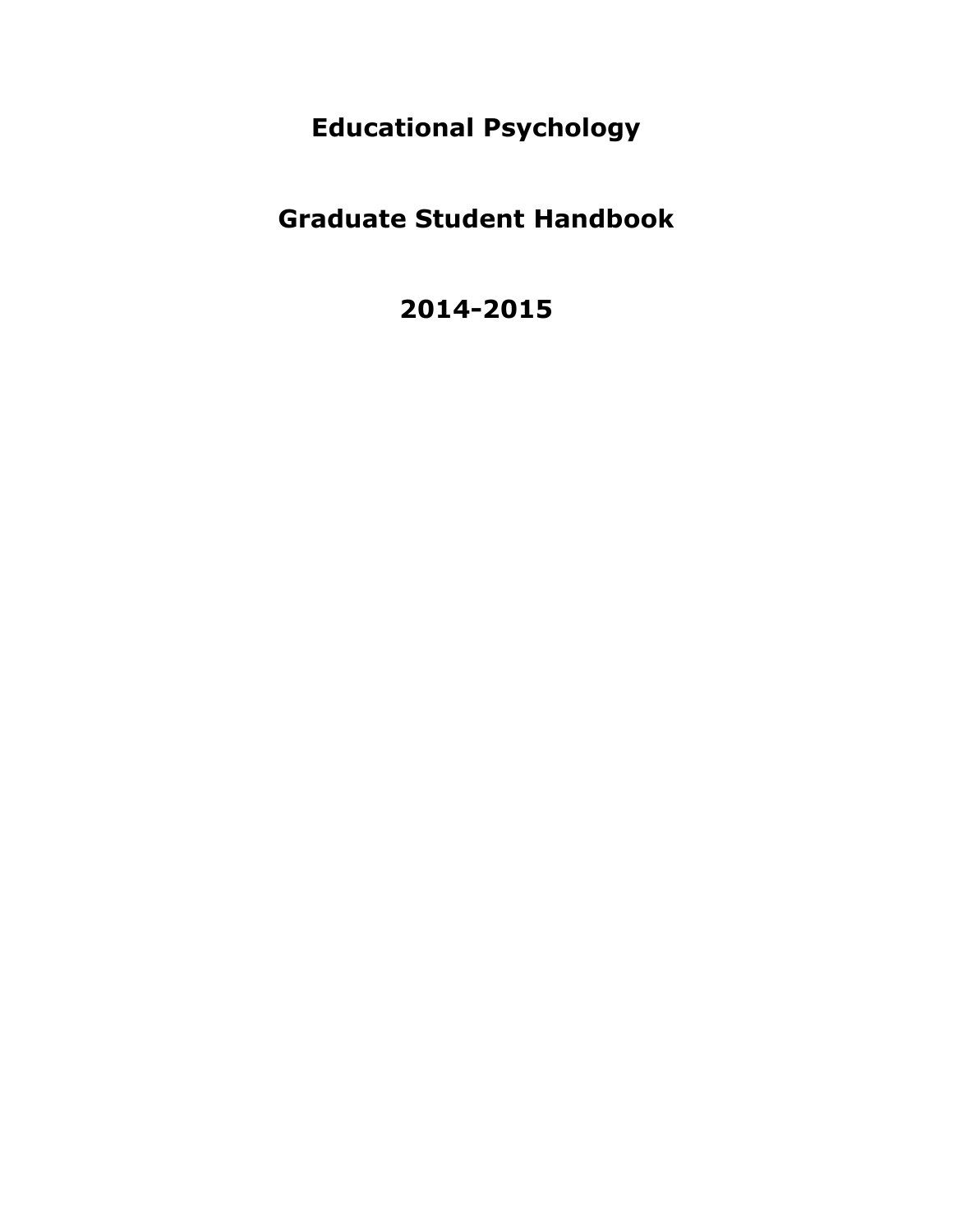# **Table of Contents**

# **General Information**

# **Master of Arts (MA)**

# **Master of Education (MEd)**

# **Specialist Certificate (SC)**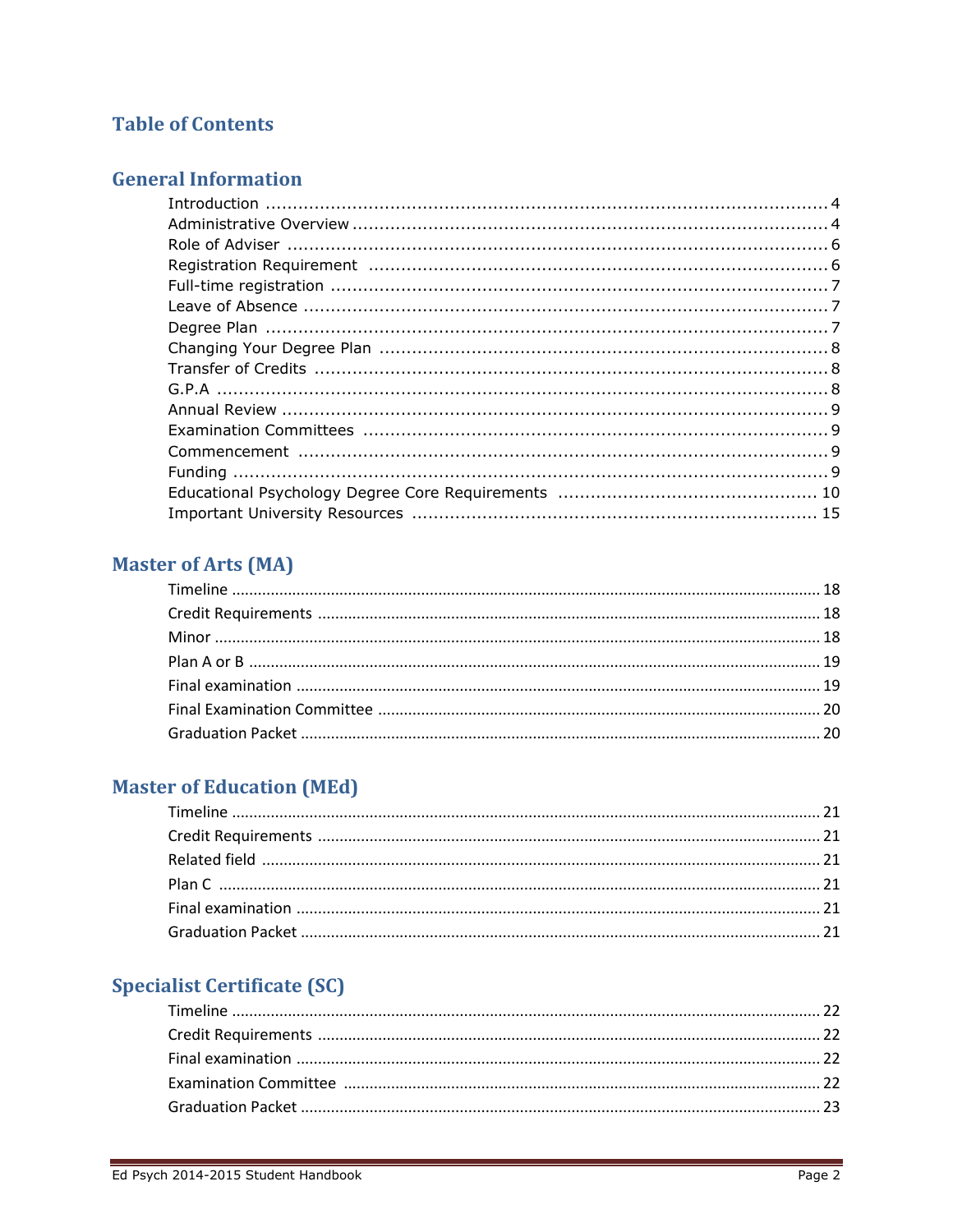# **Doctorate (PhD)**

| <b>Checklists</b> |  |
|-------------------|--|
|                   |  |
|                   |  |
|                   |  |
|                   |  |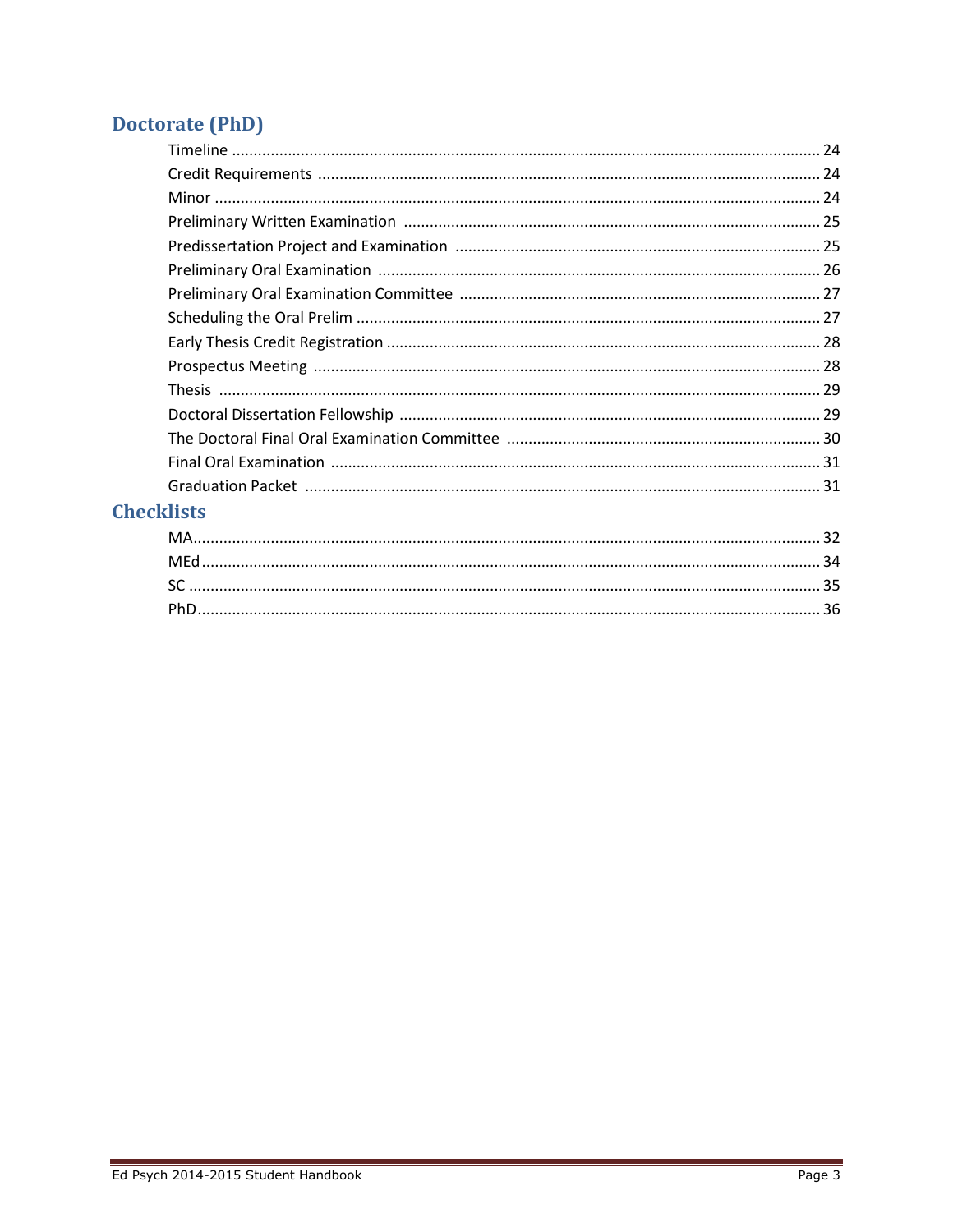# **Introduction**

This handbook is for the Educational Psychology Program, which is in the College of Education and Human Development at the University of Minnesota. Students are admitted to this program by one of five tracks: Counseling and Student Personnel Psychology (CSPP), psychological foundations of education, quantitative methods in education, school psychology, and special education. Although students are admitted to a specific track, educational psychology is the major. The track name is listed on the transcript, but only Educational Psychology is listed on the diploma.

Graduate students in Educational Psychology are accountable to the policies described in this handbook for the year of their admission along with those of the program track, Graduate School, College of Education and Human Development and University of Minnesota. Any changes in Educational Psychology core requirements will be distributed through the Educational Psychology Student Listserv and the Educational Psychology Student News.

Your adviser along with staff in room 250 EdSciB are useful resources.

# **Administrative Overview**

Graduate education at the University of Minnesota is governed as a partnership between the Graduate School and the colleges. Both are responsible for the maintenance and development of high-quality graduate programs

Each graduate program is coordinated by a director of graduate studies (DGS). The DGS works with the chair of the department to guide and improve graduate education and is a liaison for students, faculty, and the Graduate School.

**Chair**: Geoffrey Maruyama, PhD **DGS**: Ernest C. Davenport, Jr., PhD **Assistant to the DGS**: Lori Boucher Alicia Vegell (for MEd licensure)

The **Graduate Advisory Committee** (GAC) in the Department of Educational Psychology functions in an advisory capacity to the director of graduate studies. It is comprised of one faculty representative from each program track.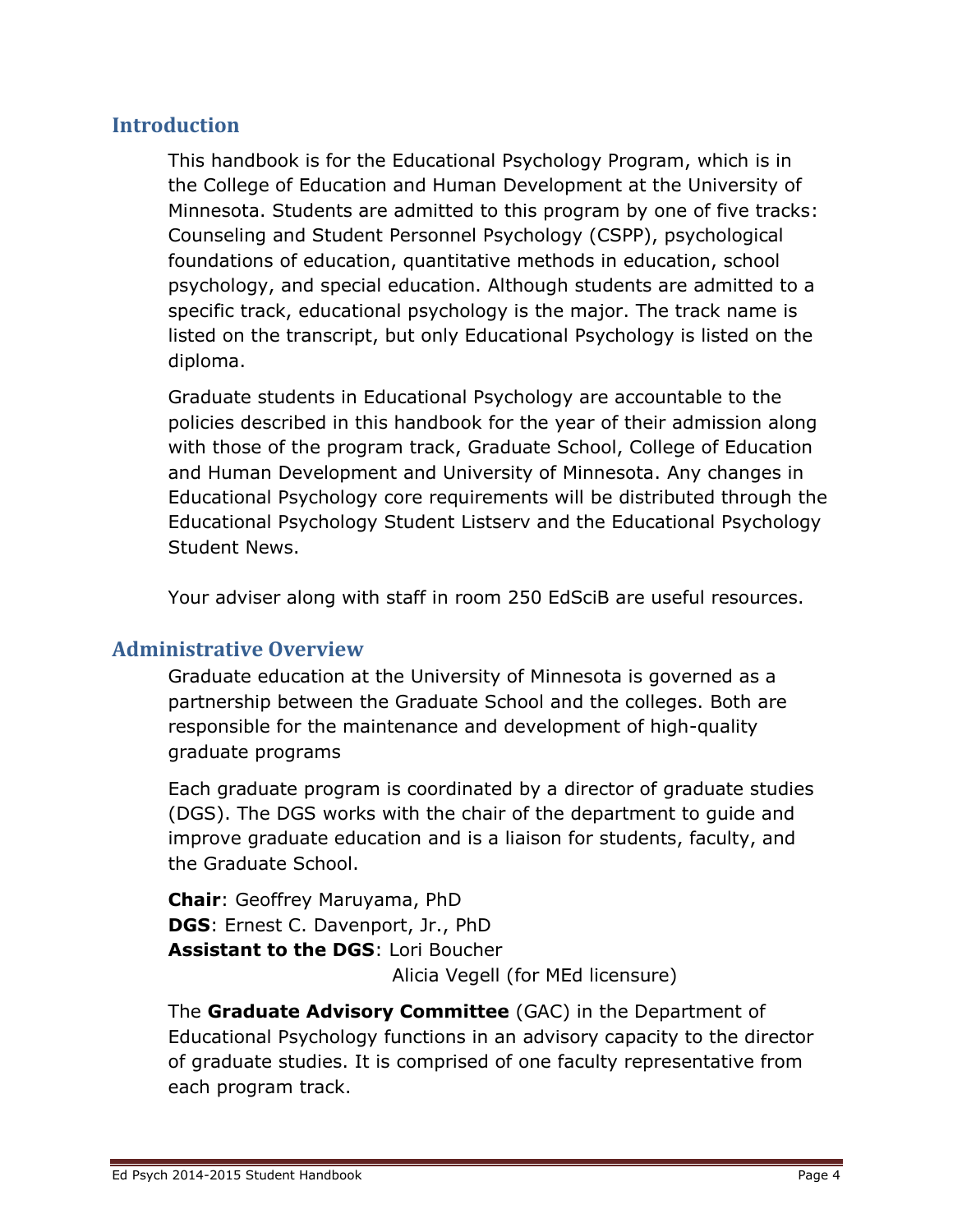In addition, each track has a coordinator and its own handbook. The coordinator of each track guides the track-specific training and activities in collaboration with the other faculty in the track.

| <b>Track</b>                                         | <b>Link to Handbook</b>                                                           | <b>Program coordinator</b>                                               | <b>Staff</b>                                                                                                                             |
|------------------------------------------------------|-----------------------------------------------------------------------------------|--------------------------------------------------------------------------|------------------------------------------------------------------------------------------------------------------------------------------|
| Counseling<br>and student<br>personnel<br>psychology | http://www.cehd.umn.edu/edpsych/<br>Programs/CSPP/Handbooks/default.html          | Patricia M. Veach<br>152 Ed Sci Bldg<br>612-624-3580<br>veach001@umn.edu | Mary Farquhar<br>250 Ed Sci Bldg, 612-626-0708<br>farqu008@umn.edu<br>Craig Harding<br>250 Ed Sci Bldg, 612-624-6827<br>hard0158@umn.edu |
| foundations                                          | Psychological http://www.cehd.umn.edu/edpsych/<br><b>Current/Foundations.html</b> | Sashank Varma<br>165 Ed Sci Bldg<br>612-625-6718<br>sashank@umn.edu      | Lori Boucher<br>250 Ed Sci Bldg, 612-624-4540<br>bouch004@umn.edu<br>Sharon Sawyer<br>250 Ed Sci Bldg, 612-624-0042<br>sawye100@umn.edu  |
| Quantitative<br>Methods in<br>Education              | http://www.cehd.umn.edu/edpsych/<br>Programs/QME/handbook.html                    | Mark L. Davison<br>182 Ed Sci Bldg<br>612-624-1327<br>mld@umn.edu        | Lori Boucher<br>250 Ed Sci Bldg, 612-624-4540<br>bouch004@umn.edu<br>Sharon Sawyer<br>250 Ed Sci Bldg, 612-624-0042<br>sawye100@umn.edu  |
| School<br>psychology                                 | http://www.cehd.umn.edu/edpsych/<br>Programs/SchoolPsych/students.html            | Amanda Sullivan<br>350C Ed Sci Bldg<br>612-626-7221<br>asulliva@umn.edu  | Alicia Vegell<br>250 Ed Sci Bldg, 612-626-0367<br>acvegell@umn.edu                                                                       |
| Special<br>education                                 | http://www.cehd.umn.edu/edpsych/<br>Current/SpecialEd.html                        | Kristen McMaster<br>350A Ed Sci Bldg<br>612-624-1859<br>mcmas004@umn.edu | Mary Farquhar<br>250 Ed Sci Bldg, 612-626-0708<br>farqu008@umn.edu<br>Alicia Vegell<br>250 Ed Sci Bldg, 612-626-0367<br>acvegell@umn.edu |

# **Graduate School directory**

| Resource                                                                 | Contact information                                                                        |
|--------------------------------------------------------------------------|--------------------------------------------------------------------------------------------|
| General information                                                      | 160 Williamson, 612-625-3490                                                               |
| Graduate degree plans, committee assignments, time<br>extension requests | Mike Brown, Coordinator, Graduate<br><b>Student Services</b><br>gssp@umn.edu, 612-625-5833 |
| Master's and Certificate degree progress and clearance,                  | Amber Cellotti, Coordinator,                                                               |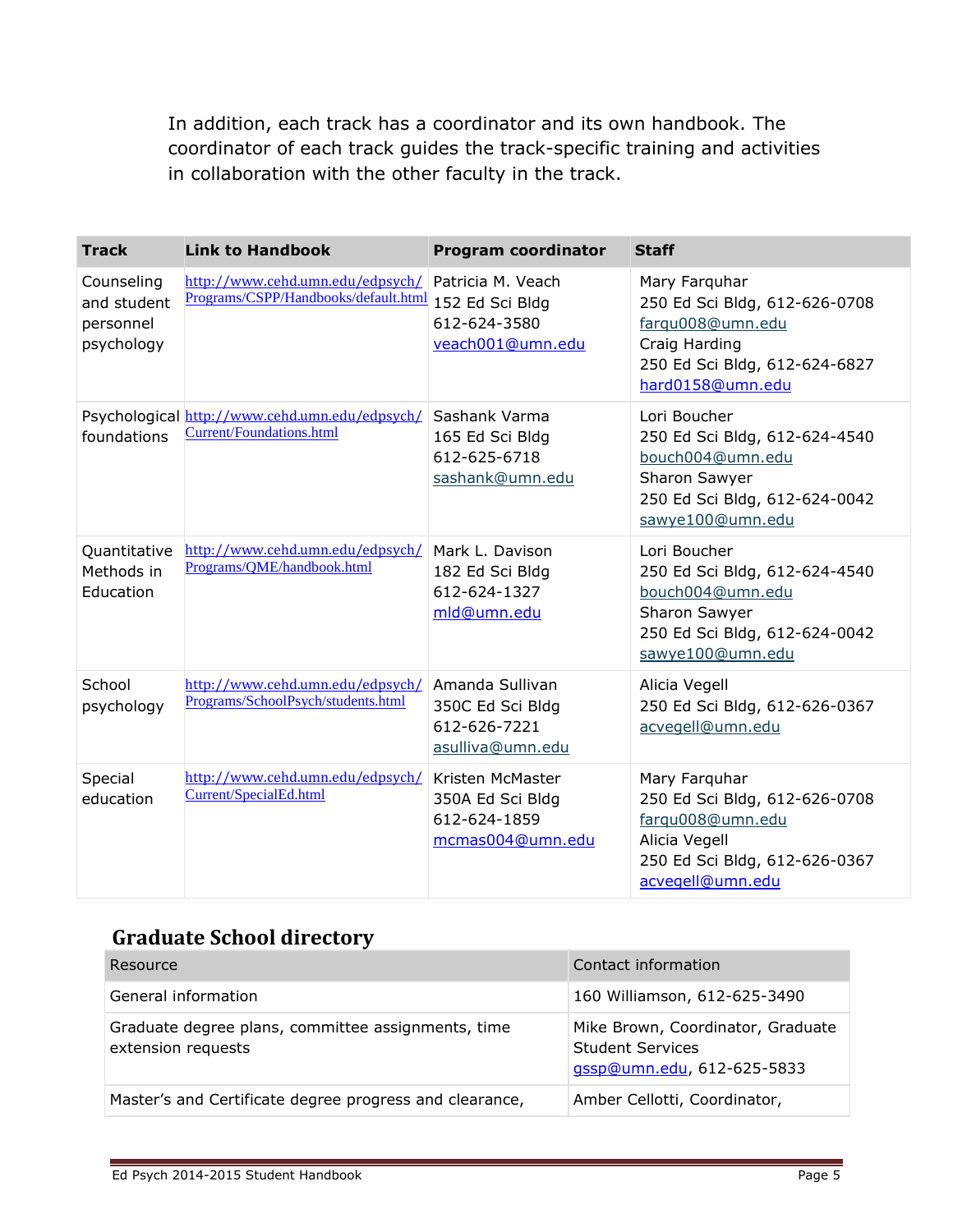| Master's thesis formatting and submission questions,<br>Master's advanced status (FTE) registration applications                                                                            | Master's Degree Services,<br>gssp@umn.edu, 612-625-4019 |
|---------------------------------------------------------------------------------------------------------------------------------------------------------------------------------------------|---------------------------------------------------------|
| Doctoral degree progress and clearance, preliminary oral<br>exam scheduling and clearance, final oral exam scheduling<br>and clearance, dissertation formatting and submission<br>questions | Stacia Madsen, gssp@umn.edu,<br>612-625-0168            |
| Change of status/readmission information                                                                                                                                                    | gsquest@umn.edu, 612-625-3014                           |
| Fellowship Office                                                                                                                                                                           | gsfellow@umn.edu, 612-625-7579                          |
| <b>Disability Resource Center</b>                                                                                                                                                           | https://diversity.umn.edu/disability/                   |

# **Role of Adviser**

The graduate adviser is central to the success of graduate students seeking an MA, MEd, SC or PhD. They provide insight on the content of study and the process of graduate school itself. They can often—but not always—provide guidance regarding the policies and procedures that are outlined in the various handbooks and policy documents for the track, program, college and university.

Graduate students should confer with their advisers at relevant milestones. Advisers are often required to approve student decisions with their signature (e.g., program plan, examination committees), but there are many decisions that advisers are privy to only if students meet and discuss those decisions with their advisers. For example, advisers do not formally approve course registration or many of the activities associated with the informal curriculum (e.g., attending or presenting at conferences or colloquia). Successful graduate students communicate with their advisers and solicit relevant guidance through discussion.

Students should recognize that there are a wide variety of advising styles such that some advisers expect independence while others expect more dependence. Students can solicit advice from their advisers, but the student is ultimately responsible for their success in graduate school.

Resources for faculty and students are available at the [Graduate and](http://www.gradvising.umn.edu/)  [Professional Student Advising](http://www.gradvising.umn.edu/) website.

# **Registration Requirement**

You must register every semester (excluding summer) to maintain active status as a graduate student. You are withdrawn as a graduate student if you do not register for even one semester. As a result, your Graduate School records are deactivated. Inactive students may not register for courses, take examinations, submit Degree Plan or petition forms, file for graduation, or otherwise participate in the University community as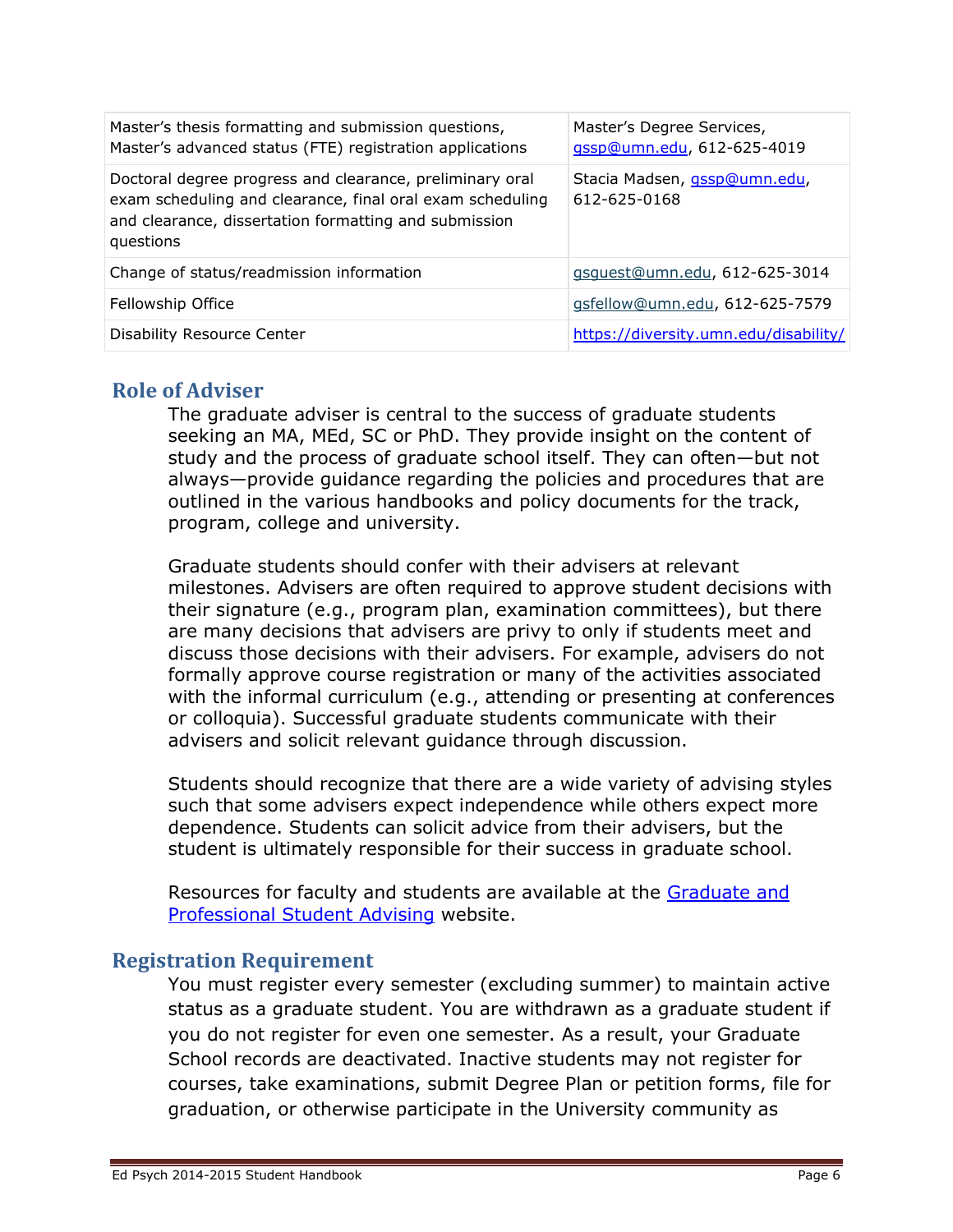Graduate School students. Those who wish to resume graduate work must apply for readmission to the Graduate School and their track. Students who are readmitted will be held to course/credit requirements current at the time of readmission. If readmitted, you must register in the Graduate School for the semester of readmission to regain your active status. [http://onestop.umn.edu/special\\_for/MaintainingActiveStatus.html](http://onestop.umn.edu/special_for/MaintainingActiveStatus.html)

See Special Registration Categories for registration alternatives. [http://onestop.umn.edu/special\\_for/SpecialRegistrationCategoriesforGrad](http://onestop.umn.edu/special_for/SpecialRegistrationCategoriesforGraduateProfessionalStudents.html#grad999) [uateProfessionalStudents.html#grad999.](http://onestop.umn.edu/special_for/SpecialRegistrationCategoriesforGraduateProfessionalStudents.html#grad999)

GRAD 999 is a zero-credit, zero-tuition registration option intended for graduate students who have completed all coursework and (if applicable) thesis credit requirements, and who must maintain registration to meet the [registration requirement.](http://onestop.umn.edu/special_for/MaintainingActiveStatus.html) CEHD graduate students beginning in the program fall 2014 and later are limited to two registration terms of GRAD 999.

#### **Full-time registration**

Full time graduates students must register for a minimum of 6 credits for full time status. Many students are required to maintain full-time status (e.g., if you hold an graduate assistantship, are on a student visa, or have a scholarship that requires it). Full time tuition covers a maximum of 14 credits per semester and students are charged for each credit beyond the maximum.

#### **Leave of absence**

Graduate students are expected to maintain active status through continuous registration from the time they matriculate until they graduate. Students who are not able to maintain active status are strongly encouraged to consult with their Director of Graduate Studies, adviser, and relevant offices to determine whether requesting a leave of absence is the most appropriate course of action. An approved leave of absence may not exceed two academic years. Students who do not have an approved leave of absence and are not continuously enrolled may experience negative consequences related to academic, visa, financial aid, and other student issues.

[http://www.policy.umn.edu/Policies/Education/Education/GRADSTUDENTL](http://www.policy.umn.edu/Policies/Education/Education/GRADSTUDENTLEAVE.html) [EAVE.html](http://www.policy.umn.edu/Policies/Education/Education/GRADSTUDENTLEAVE.html)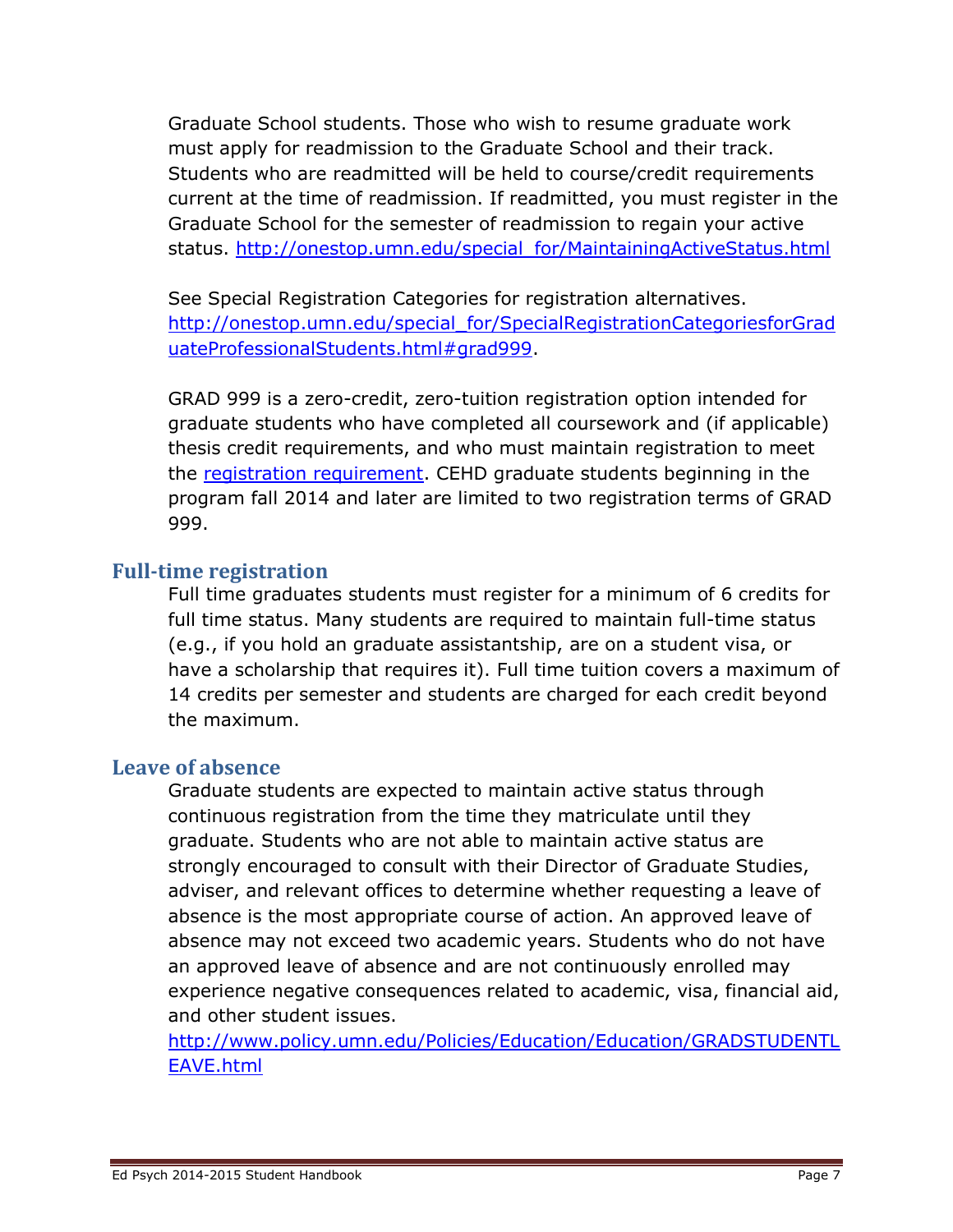## **Degree Plan**

The [Degree Plan](http://policy.umn.edu/forms/otr/otr198.pdf) [\(http://policy.umn.edu/forms/otr/otr198.pdf\)](http://policy.umn.edu/forms/otr/otr198.pdf) identifies the courses that you will complete to fulfill the requirements for your degree. It is a contract between you and the university, which must be approved by the adviser(s) and the DGS. This contract can be revised at any time with the same approvals by the adviser(s) and DGS.

When you fill out the Degree Plan, you will include required courses for Educational Psychology and specific track requirements, as well as those needed to meet your individual goals (e.g., to meet licensure requirements). As a general rule, those requirements stipulated by the track and adviser are the most specific. Track handbooks and other materials that list required courses often include department requirements as well. If you have questions about requirements, you should confer with your adviser.

Students in the PhD program may wish to complete an MA on their way to the PhD degree. If the master's degree is in the same major as the PhD, you must submit a graduate degree plan. If you are completing an MA in another program outside of your major, you must complete a change of status. In addition, you will need to submit a degree plan and form examination committees for each degree.

# **Changing Your Degree Plan**

It is common to make adjustments to the Degree Plan form. For minor changes (e.g., one or two courses), students submit a Petition [\(http://policy.umn.edu/forms/otr/otr190.pdf\)](http://policy.umn.edu/forms/otr/otr190.pdf) that describes the changes and provides a brief rationale. For substantial changes (e.g., a change of minor), students submit a revised Degree Plan with a separate sheet to describe the changes.

# **Transfer of Credits**

Coursework from other institutions may be used to meet requirements; however, be sure to talk to your adviser to be sure the coursework will be accepted by your track. An [internal petition](http://www.cehd.umn.edu/EdPsych/forms/default.html) may be required.

The work to be transferred from other institutions must be graduate-level (post-baccalaureate), taken for graduate credit after the award of the undergraduate degree, and taught by faculty members authorized to teach graduate coursework. In addition, courses must have been taken as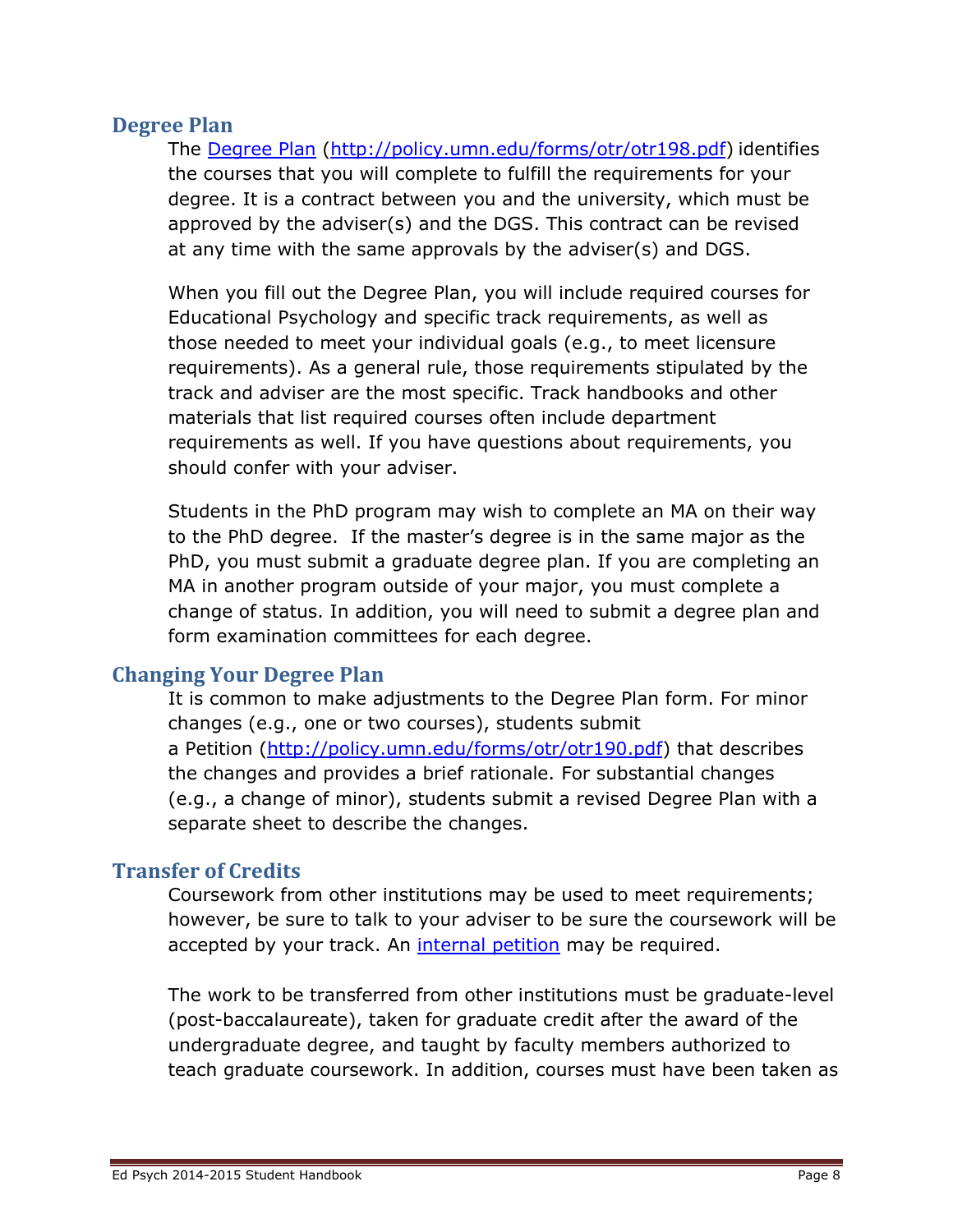an enrolled, graduate-degree-seeking student and must appear on official graduate school transcripts of the institutions.

## **G.P.A.**

The minimum G.P.A. for courses listed on the official Degree Plan for MA, MEd and SC students is 2.80 and, for PhD students, 3.00 (see MEd [handbook](http://www.cehd.umn.edu/current/graduate/advising/) for licensure specific GPA and grade requirements). At least two-thirds of the course credits completed in the Graduate School and included on the Degree Plan form must be taken under the A-F system. Grades of A, B, C (including C-), and S are acceptable. An S is not calculated in obtaining GPA, nor is registration for thesis credits (EPSY 8777 or 8888). Please note that all coursework taken toward EPSY core requirements must be graded A-F.

# **Annual Review**

Each program track reviews the progress of all graduate students on an annual basis. Students are expected to submit relevant materials to each track for annual review. Failure to submit solicited materials is grounds for termination. Written feedback is provided to students with unsatisfactory performance on one or more of the program or track requirements. Unsatisfactory performance is grounds for termination.

At a minimum, the program requires that students maintain a satisfactory GPA (2.8 for MA, MEd and SC students; 3.0 for PhDs) without too many incompletes and timely completion of benchmarks (e.g., degree plan, examinations, thesis, research).

# **Examination Committees**

MA (Plan A or B), SC and PhD students must establish one or more examination committees. The members of the committee will review the written and/or oral performance of the student. An examination committee is required for an MA (Plan A or B) thesis defense, SC final exam, PhD preliminary oral examination, and PhD thesis defense. Program tracks may also have an examination committee for written comprehensive examinations. Refer to the sections for each degree for specific examination requirements.

## **Commencement**

The College of Education and Human Development hosts commencement exercises each year in May. It is not required but we do encourage all students who qualify to participate. To participate, MA, MEd and SC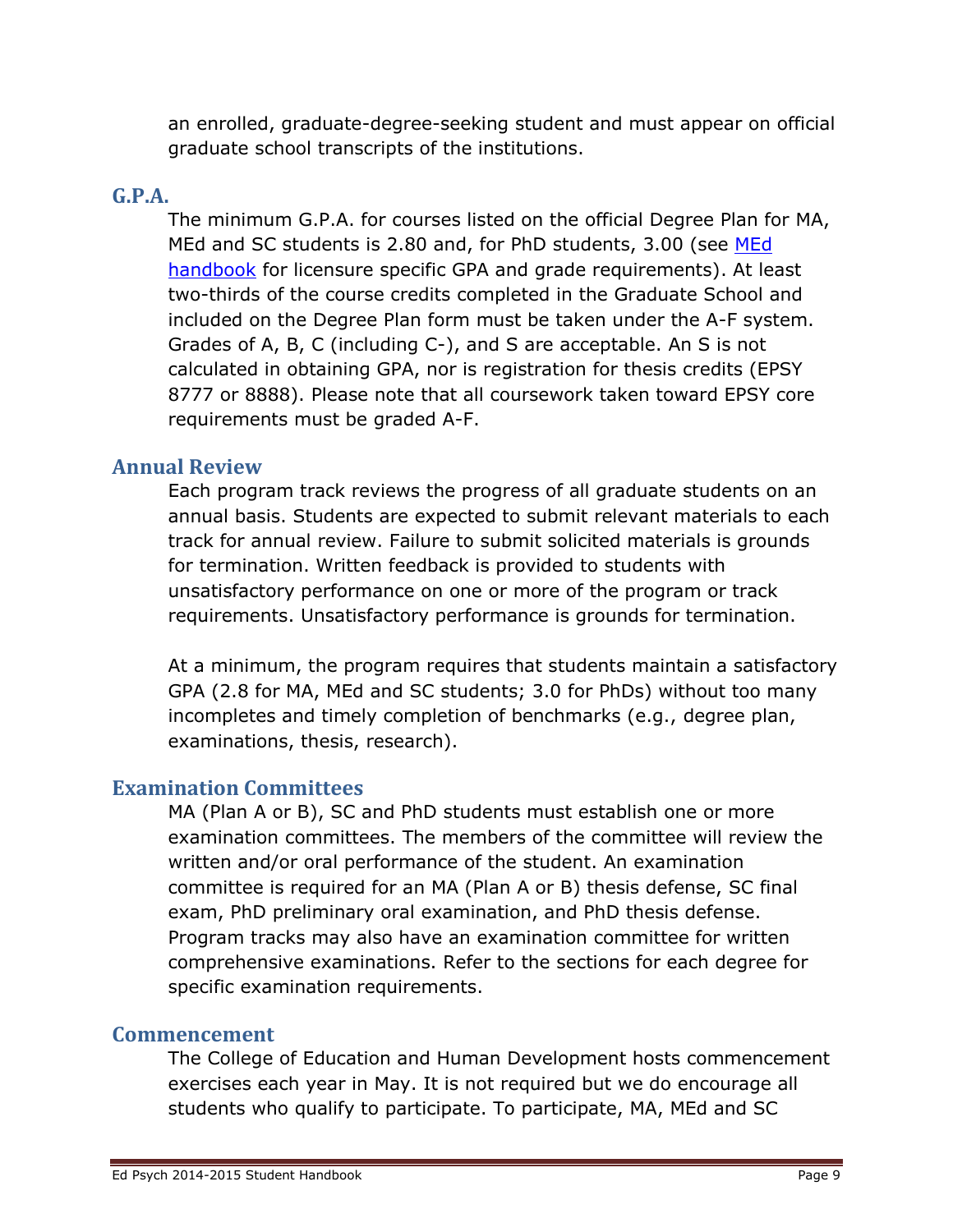students must have an approved degree plan on file; doctoral students must have submitted the thesis planning panel form.

# **Funding**

Graduate students fund their education through a variety of ways. The most common form of support is through research and teaching assistantships; these positions provide a salary and may also provide a tuition reduction and health insurance. Your adviser may have suggestions of assistantships for which you might qualify. You should also inquire about positions in various research centers and other departments that might hire teaching assistantships. Below is a list of University centers and departments where our students have found assistantships:

Institute for Community Integration Minnesota Center for Reading Research Institute of Child Development National Center on Educational Outcomes Student Academic Success Services (UCCS) Center for Applied Research and Educational Improvement

Also see the Human Resources [Graduate Assistant Employment Services](http://www1.umn.edu/ohr/gae/) at to search for assistantships.

Fellowships are available through the University and other organizations (such as professional and fraternal organizations). University fellowships are available at [http://www.grad.umn.edu/fellowships/index.html.](http://www.grad.umn.edu/fellowships/index.html) Note that some of these require nominations by the graduate program. We will set earlier application deadlines for these so that the Director of Graduate Studies and the Graduate Advisory Committee may select the most competitive applications to forward for University-wide consideration.

MEd students: Please see [TEACH Grant program](http://onestop.umn.edu/finances/financial_aid/grants_and_waivers/employment_service_related/teach_grant/)

Doctoral students: Please see the PhD section of this handbook for information on the Doctoral Dissertation Fellowship.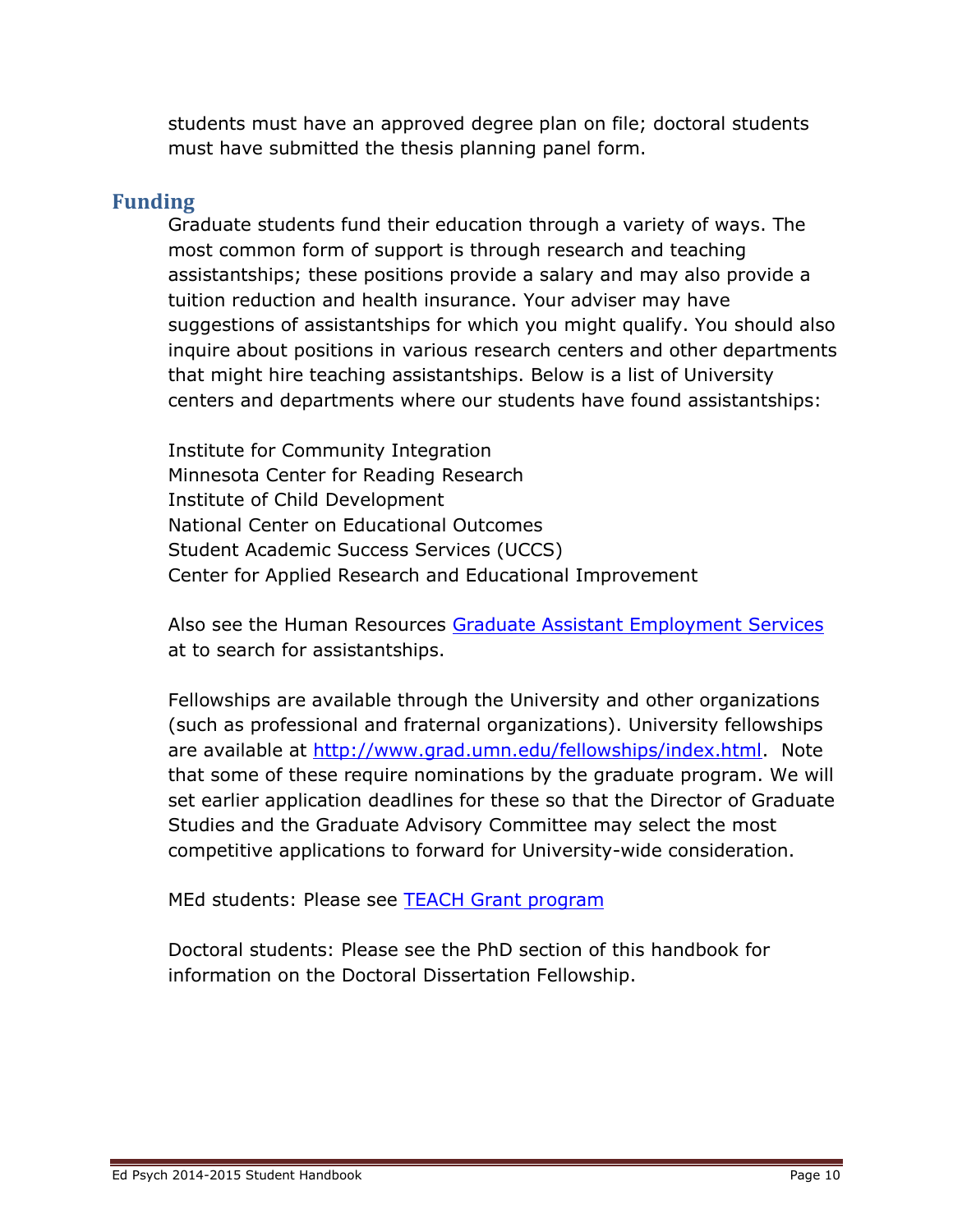# **EPSY degree core requirements**

MEd students: See licensure specific requirement lists at [http://www.cehd.umn.edu/EdPsych/Programs/SpecialEd/course-req.html.](http://www.cehd.umn.edu/EdPsych/Programs/SpecialEd/course-req.html)

MA, SC and PhD students in Educational Psychology are required to take core courses in learning/cognition, social psychology/personality and/or history/systems; statistics and measurement or evaluation. In addition, students in Specialist or PhD plans must also take courses in research methods. See the list below for courses that meet these requirements.

Coursework in substantive areas (cognition, social psychology, personality, and issues in educational psychology) provide a shared foundation of content knowledge. Coursework in the methodological areas (statistics, measurement, and research design/methods) provide a shared foundation to consume and carryout research.

Coursework is divided into survey and specialized course work.

- 1. Survey courses provide broad coverage with limited depth. These are often prerequisites for specialized courses. Most are 5xxx level courses.
- 2. Specialized courses provide narrower coverage with substantial depth. These often have survey courses as prerequisites. Most are 8xxx level courses.

Note: 4xxx and EDHD 5xxx do not meet core requirements and may not be included on the graduate degree plan.

| Areas                                                                     | M.A. <sup>1</sup>                       | S.C. <sup>1</sup>                       | Ph.D. $1$                                                                    |
|---------------------------------------------------------------------------|-----------------------------------------|-----------------------------------------|------------------------------------------------------------------------------|
| <b>Statistics</b>                                                         | 3 credits                               | 3 credits                               | 6 credits                                                                    |
| <b>Measurement/Evaluation</b>                                             | 3 credits                               | 3 credits                               | 3 credits                                                                    |
| Learning/Cognition<br><b>Social/Personality</b><br><b>History/Systems</b> | 6 credits from<br>at least two<br>areas | 6 credits from<br>at least two<br>areas | 9 credits from at least<br>two areas                                         |
| <b>Research methods</b>                                                   | <b>NA</b>                               | 3 cr in Res<br>Methods                  | 6 cr Res methods, or<br>equiv., and pre-<br>dissertation research<br>project |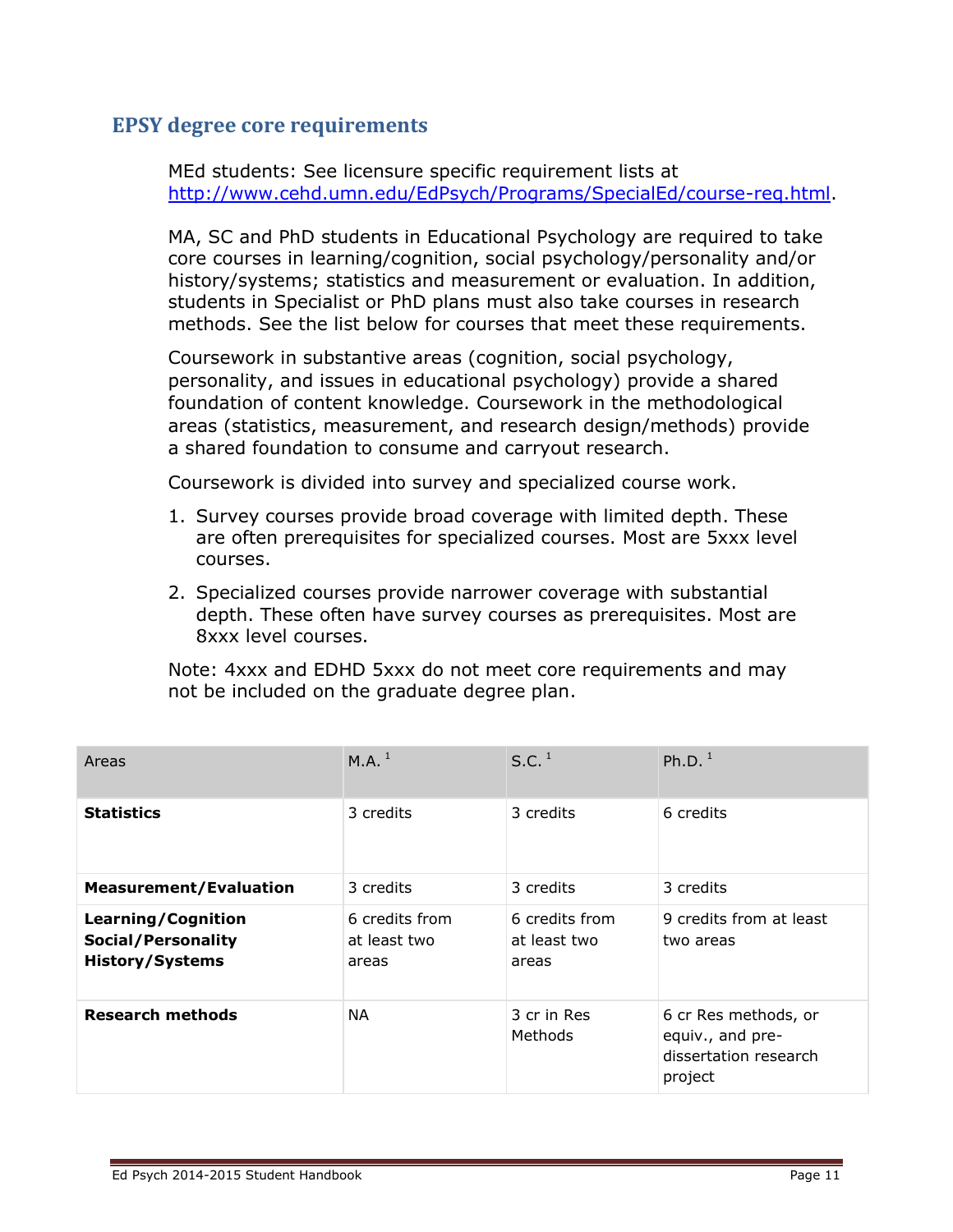| <b>EPSY electives</b>                             | (Student must<br>have a<br>minimum of 14<br>cr in EPsy for<br>an MA) | 6 cr of EPSY           | 9 cr in EPSY                                                                                                                                                                            |
|---------------------------------------------------|----------------------------------------------------------------------|------------------------|-----------------------------------------------------------------------------------------------------------------------------------------------------------------------------------------|
| <b>Related field/supporting</b><br>prog. or minor | <b>NA</b>                                                            | <b>NA</b>              | <b>NA</b>                                                                                                                                                                               |
| <b>Predissertation research</b>                   | <b>NA</b>                                                            | <b>NA</b>              | Yes                                                                                                                                                                                     |
| <b>Prelims</b>                                    | <b>NA</b>                                                            | <b>NA</b>              | Program-specific<br>written exam(a),<br>research project;<br>one oral exam based<br>on integrative<br>literature review<br>driven by a specific<br>question and its<br>theoretical base |
| <b>Thesis credits</b>                             | Plan A: 10 cr<br><b>EPSY 8777</b><br>Plan B: check<br>with program   | <b>NA</b>              | 24 cr EPSY 8888                                                                                                                                                                         |
| <b>Final oral</b>                                 | Plan A - Yes<br>Plan B - Yes                                         | (Program<br>dependent) | Yes                                                                                                                                                                                     |
| Min. credits required                             | 30 semester cr                                                       | 60 semester<br>cr      | (Unspecified, 54<br>recommended)                                                                                                                                                        |
| EPsy minor <sup>2</sup>                           | 6 EPSY cr<br>(A-F grading<br>only)                                   | <b>NA</b>              | 15 EPSY cr: of which<br>at least 9 cr must be<br>at 8xxx level; no<br>prelim. (A-F grading<br>only)                                                                                     |

 $1$  Please check with your program area for their additional requirements.

 $2$  For students whose major is not EPsy.

The following courses are approved to meet MA, SC and PhD core requirements in Educational Psychology.\*\*

## **Learning/Cognition, Social/Personality, History/Systems**

MA: 6 credits from at least two areas SC: 6 credits from at least two areas PhD: 9 credits from at least two areas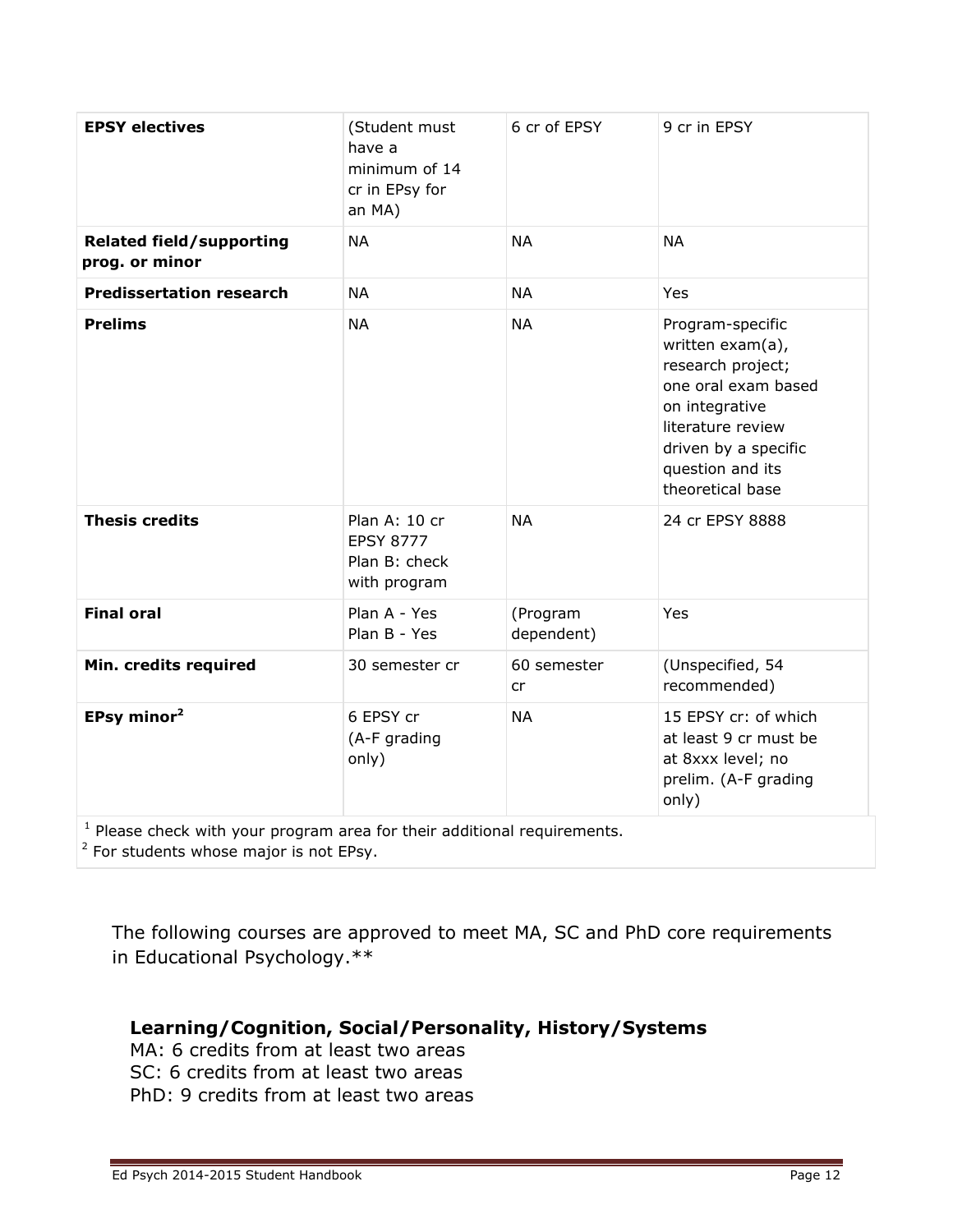#### *LEARNING/COGNITION*

- **Survey**
	- o EPSY 5101—Intelligence and Creativity
	- o EPSY 5112—Knowing, Learning, and Thinking
	- o EPSY 5114—Psychology of Student Learning
	- o EPSY 5115—Psychology of Adult Learning and Instruction
	- o EPSY 5119—Mind, Brain and Education
	- o Psy 5014—Psychology of Human Learning and Memory

#### **Specialized**

- o EPSY 5113—Psychology of Instruction and Technology
- o EPSY 5118—Language: Psycholinguistic Research and Educational Application
- o EPSY 5616—Behavior Analysis and Classroom Management
- o EPSY 8112—Mathematical Cognition
- o EPSY 8115—Psychology of Instruction and Technology
- o EPSY 8707—Principles of Behavior Analysis and Learning
- o CPSY 8301—Developmental Psychology: Cognitive Processes
- o Psy 5015—Cognition, Computation, and Brain

#### *SOCIAL*

- **Survey**
	- o EPSY 5157—Social Psychology of Education
	- o Psy 5204—Psychology of Interpersonal Relationships
	- o Soc 8721—Theories of Social Psychology
- **Specialized**
	- o EPSY 5135—Human Relations Workshop
	- o EPSY 5151—Cooperative Learning
	- o EPSY 5152—Psychology of Conflict Resolution
	- o EPSY 5155—Group Dynamics and Social Influence
	- o CPSY 8302—Developmental Psychology: Social and Emotional Processes
	- o Psy 5202—Attitudes and Social Behavior
	- o Psy 5205—Applied Social Psychology
	- o Psy 5207—Personality and Social Behavior
	- o Psy 8201—Social Cognition
	- o Psy 8202—Close Relationships
	- o Psy 8208—Social Psychology: The Self

#### *PERSONALITY*

- **Survey**
	- o Psy 5101—Personality Psychology
- **Specialized**
	- o EPSY 8132—Personality Development and Socialization
	- o CPSY 8302—Developmental Psychology: Social and Emotional Processes
	- o CPSY 8606—Advanced Developmental Psychopathology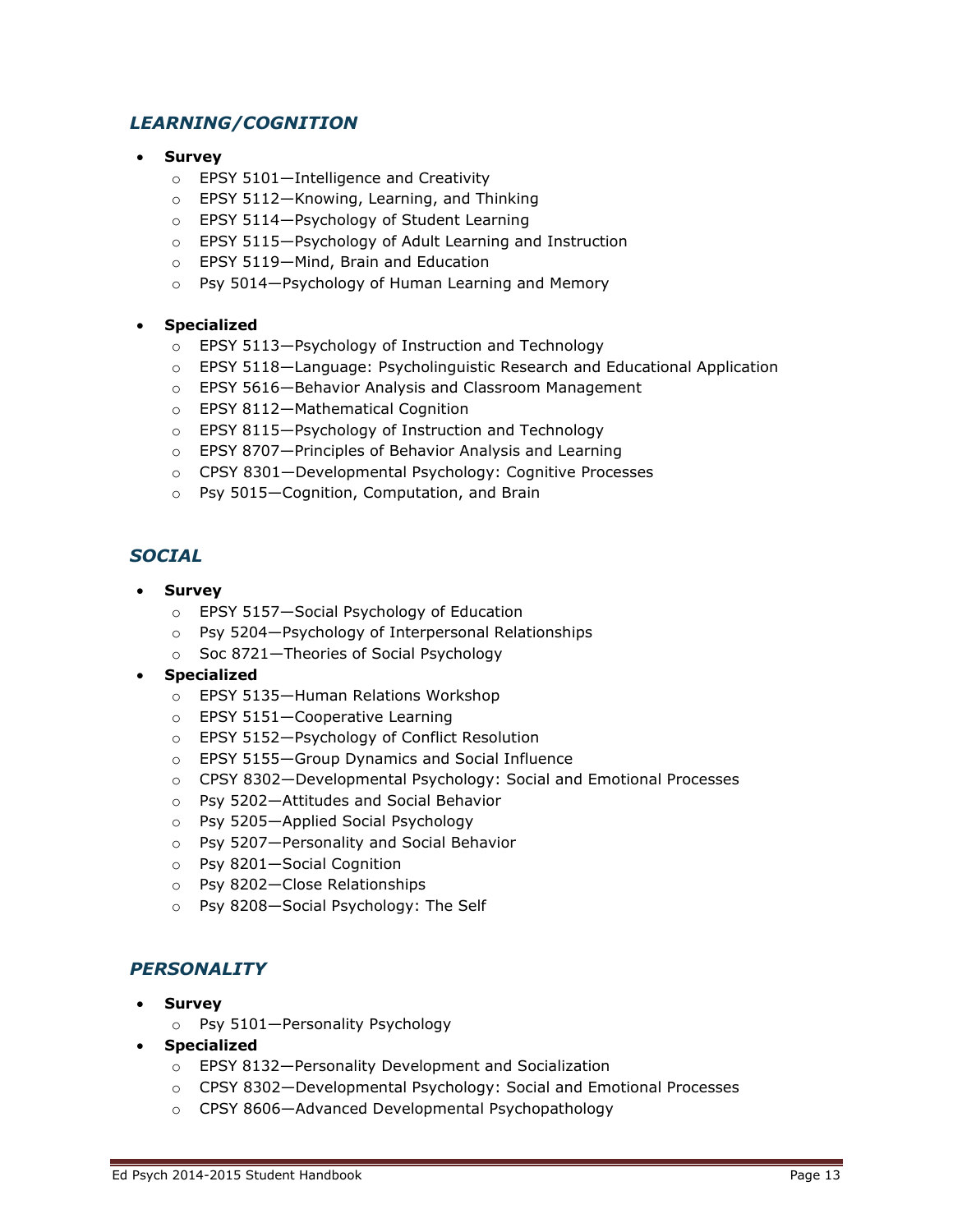- o Psy 5135—Psychology of Individual Differences
- o Psy 5207—Personality and Social Behavior

#### *HISTORY/SYSTEMS*

o EPSY 8905—History and Systems of Psychology: Landmark Issues in Educational Psychology

#### **Research methods**

MA: NA

SC: 3 credits in research methods PhD: 6 credits in research methods; in addition, pre-dissertation research project

#### *RESEARCH METHODS*

- **Survey**
	- o EPSY 5216—Introduction to Research in Educational Psychology
	- o EPSY 8215—Quantitative and Qualitative Methods in Educational Research
	- o EPSY 8431—Master's Research Seminar: CSPP (CSPP students only)
	- o EPSY 8694—Research in Special Education

#### **Specialized**

- o EPSY 5244—Survey Design, Sampling, and Implementation (QME only)
- o EPSY 5247—Qualitative Methods in Educational Psychology (QME only)
- o EPSY 8216—Seminar: Research Processes in Psychological Foundations
- o EPSY 8411—Advanced Counseling Research
- o EPSY 8694—Research in Special Education
- o EPSY 8706—Single Case Designs in Intervention Research
- o EPSY 8822—Seminar on Research in School Psychology

#### **Statistics**

MA: 3 credits SC: 3 credits PhD: 6 credits

#### *STATISTICS*

[Advanced course work in statistics or measurement will often assume content knowledge acquired as part of the 8251/8252 sequence. [Guidelines](http://www.cehd.umn.edu/EdPsych/Current/handbook/2010-11/Stat_sequence_advising.pdf) for choosing between the EPsy [8251/8252](http://www.cehd.umn.edu/EdPsych/Current/handbook/2010-11/Stat_sequence_advising.pdf) and EPsy 8261/8262 statistics sequence]

- **Survey**
	- o EPSY 5261—Introductory Statistical Methods
- **Specialized**
	- o EPSY 8251—Methods in Data Analysis for Educational Research I
	- o EPSY 8252—Methods in Data Analysis for Educational Research II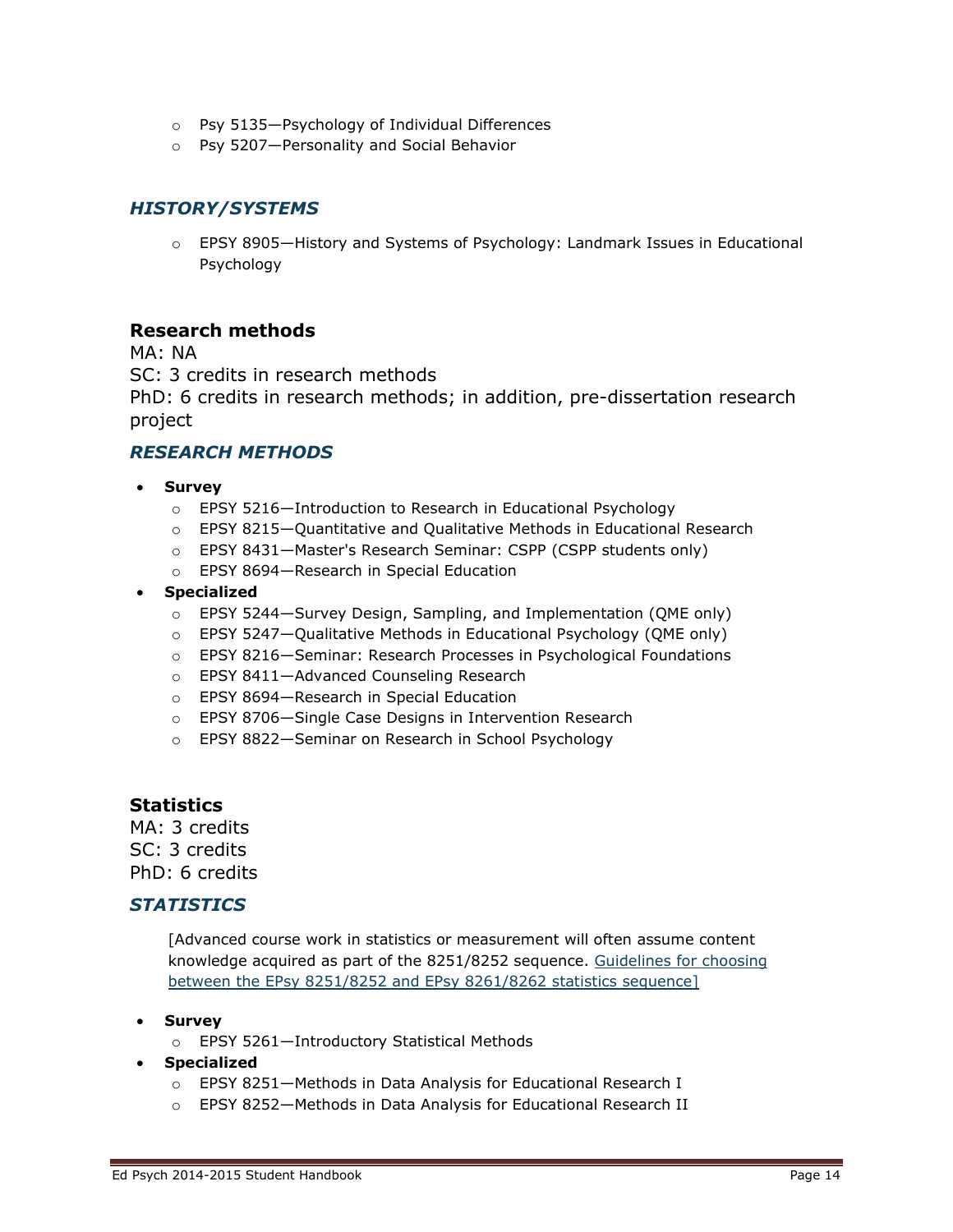- o EPSY 8261—Statistical Methods I: Probability and Inference
- o EPSY 8262—Statistical Methods II: Regression and the General Linear Model
- o EPSY 8264—Advanced Multiple Regression Analysis
- o EPSY 8266—Statistical Analysis Using Structural Equation Methods
- o EPSY 8267 Applied Multivariate Analysis
- o EPSY 8268 Hierarchical Linear Modeling in Educational Research
- o EPSY 8282 Statistical Analysis of Longitudinal Data

#### **Measurement or evaluation**

MA: 3 credits SC: 3 credits PhD: 3 credits

#### *MEASUREMENT*

- **Survey**
	- o EPSY 5221—Principles of Educational and Psychological Measurement
	- o Psy 5862—Psychological Measurement: Theory and Methods
- **Specialized**
	- o EPSY 5614—Foundations of Special Education II
	- o EPSY 8221—Psychological Scaling
	- o EPSY 8222—Advanced Measurement: Theory and Application
	- o Psy 5865—Advanced Psychological and Educational Measurement
	- o EPSY 8265—Factor Analysis
	- o EPSY 8225—Operational Measurement: Test Score Quality Assurance, Standard Setting, and Equating
	- o EPSY 8226—Item Response Models: Theory and Applications

#### *EVALUATION*

- **Survey**
	- o EPSY 5243 (OLPD 5501)—Principles and Methods of Evaluation
	- o EPSY 5244—Survey Design, Sampling, and Implementation
	- o EPSY 5247—Qualitative Methods in Educational Psychology
- **Specialized**
	- o EPSY 8247—Advanced Interviewing and NVIVO

\*\*Relevant EPSY special topics and seminar courses are candidates for petition to meet core requirements (see guidelines for internal [petitions\)](http://www.cehd.umn.edu/EdPsych/forms/default.html). Relevant course numbers include, but are not limited to: 5200, 5220, 5720, 8114, 8220, 8290, 8600, and 8800.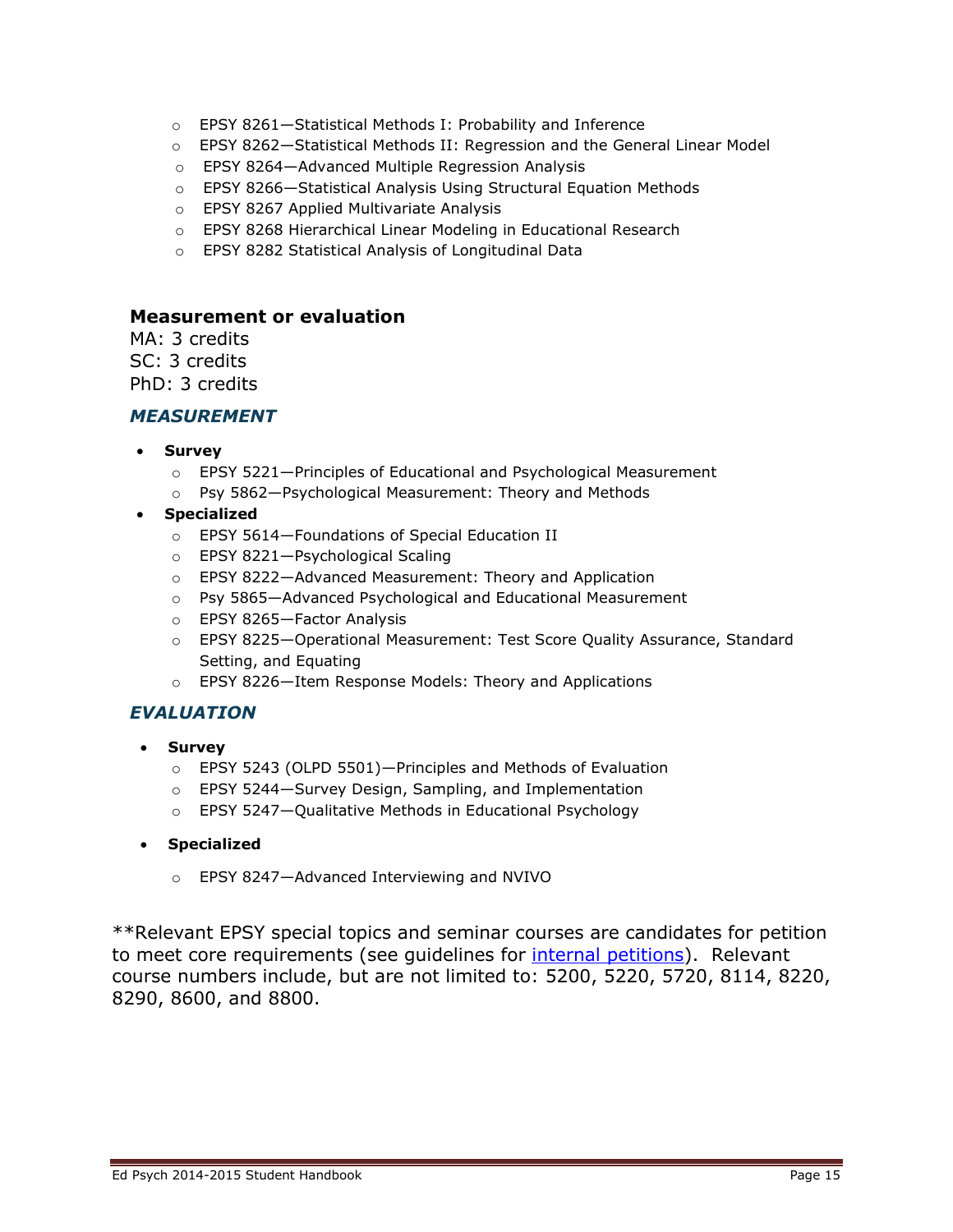#### **Important University resources [Graduate](http://www.grad.umn.edu/students/) School Student Services and Progress Office**

http://www.grad.umn.edu/students/ 160 Williamson Hall, Minneapolis, 625-3490

Although your adviser and program staff are your first point of contact, the GSSP office also advises students, staff, and faculty concerning Graduate School and University policies and procedures, and answers questions and concerns about academic issues.

#### **Graduate Assistant [Employment,](http://www1.umn.edu/ohr/gae/) Office of Human Resources**

www.umn.edu/ohr/gae Donhowe Building, 2nd Floor, Minneapolis, 624-7070

The Graduate Assistant Employment office checks eligibility for and audits graduate assistant appointments, administers the graduate assistant tuition benefit program, resident tuition rate privilege, extended resident tuition rate privilege for students and their family members, and explains graduate assistant policies and procedures.

#### **Graduate Assistant [Insurance](http://www.bhs.umn.edu/insurance/graduate/index.htm) Office**

http://www.shb.umn.edu/index.htm Boynton Health Service, 624-0627 or e-mail: [gradins@bhs.umn.edu](mailto:gradins@bhs.umn.edu)

If you have questions about the graduate assistance insurance plan, contact GAIO.

#### **Center for [Teaching](http://www1.umn.edu/ohr/teachlearn/) and Learning**

http://www1.umn.edu/ohr/teachlearn/ 120 Folwell Hall, 625-3041

This center works with departments, faculty, and graduate teaching assistants on teaching and learning concerns. They offer teaching enrichment workshops, short courses, and discussions, provide confidential consultations on general classroom concerns or specific teaching techniques, and provide testing services and courses for non-native English-speaking prospective teaching assistants.

#### **Council of [Graduate](http://www.cogs.umn.edu/) Students**

http://www.cogs.umn.edu/ 405 Johnston Hall, 626-1612; e-mail: [cogs@tc.umn.edu](mailto:cogs@tc.umn.edu)

COGS represents graduate students to the Graduate School and to the University community. They work on issues that affect graduate students, such as Graduate Student Health Insurance Plan, TA development programs, registration and financial aid policies.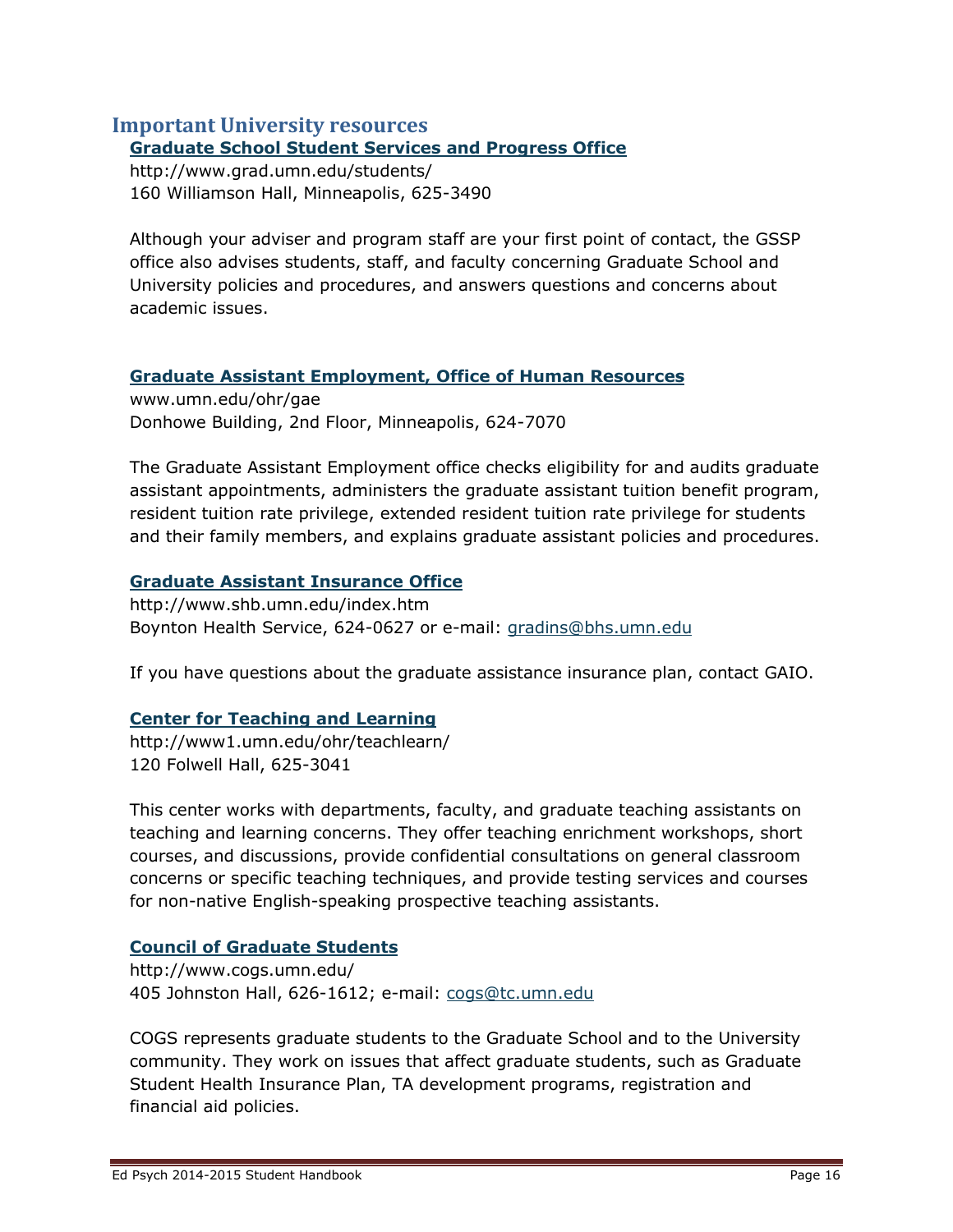#### **Graduate and [Professional](http://www.gapsa.umn.edu/) Student Assembly**

http://www.gapsa.umn.edu/ Suite 234 Coffman Union, 625-2982, e-mail: [gaps@umn.edu](mailto:gaps@umn.edu)

GAPSA is a nonprofit confederation of ten independent college councils representing all 13,000+ graduate and professional students on the Twin Cities campus to the Board of Regents, to the President, to the officers of the executive branch of governance at the University of Minnesota, and the University at large. GAPSA serves in several capacities by acting as a resource for member councils, as the primary contact point for administrative units, as a graduate and professional student policy-making and policy-influencing body, and as the growing centerpoint of intercollegiate and intracollegiate interaction between students.

#### **[International](http://www.isss.umn.edu/) Student and Scholar Services**

http://www.isss.umn.edu/ 190 Humphrey (West Bank), 626-7100, e-mail: [isss@tc.umn.edu](mailto:isss@tc.umn.edu)

ISSS provides counseling and assistance to international students. One of their main functions is to help international students maintain their non-immigrant, student status.

#### **University [Counseling](http://www.uccs.umn.edu/) & Consulting Services**

http://www.uccs.umn.edu/ 109 Eddy, or 199 Coffey, 624-3323

UCCS provides individual and group counseling on academic and personal issues, organizes support groups (e.g., dissertation, women's, men's, exploring sexual orientation, relationship issues), and offers quarterly seminars and workshops.

#### **Students should also refer to the following publications and Web sites:**

**[Graduate](http://www.cogs.umn.edu/docs/publications/survival%20guide_2011.pdf) Student Survival Guide** http://www.cogs.umn.edu/docs/publications/survival%20guide\_2011.pdf

#### **The University of [Minnesota](http://www.catalogs.umn.edu/grad/) Graduate School Catalog**

http://www.catalogs.umn.edu/grad/

#### **CEHD Career [Services](http://www.cehd.umn.edu/career/grad-school/default.html)** <http://www.cehd.umn.edu/career/grad-school/default.html>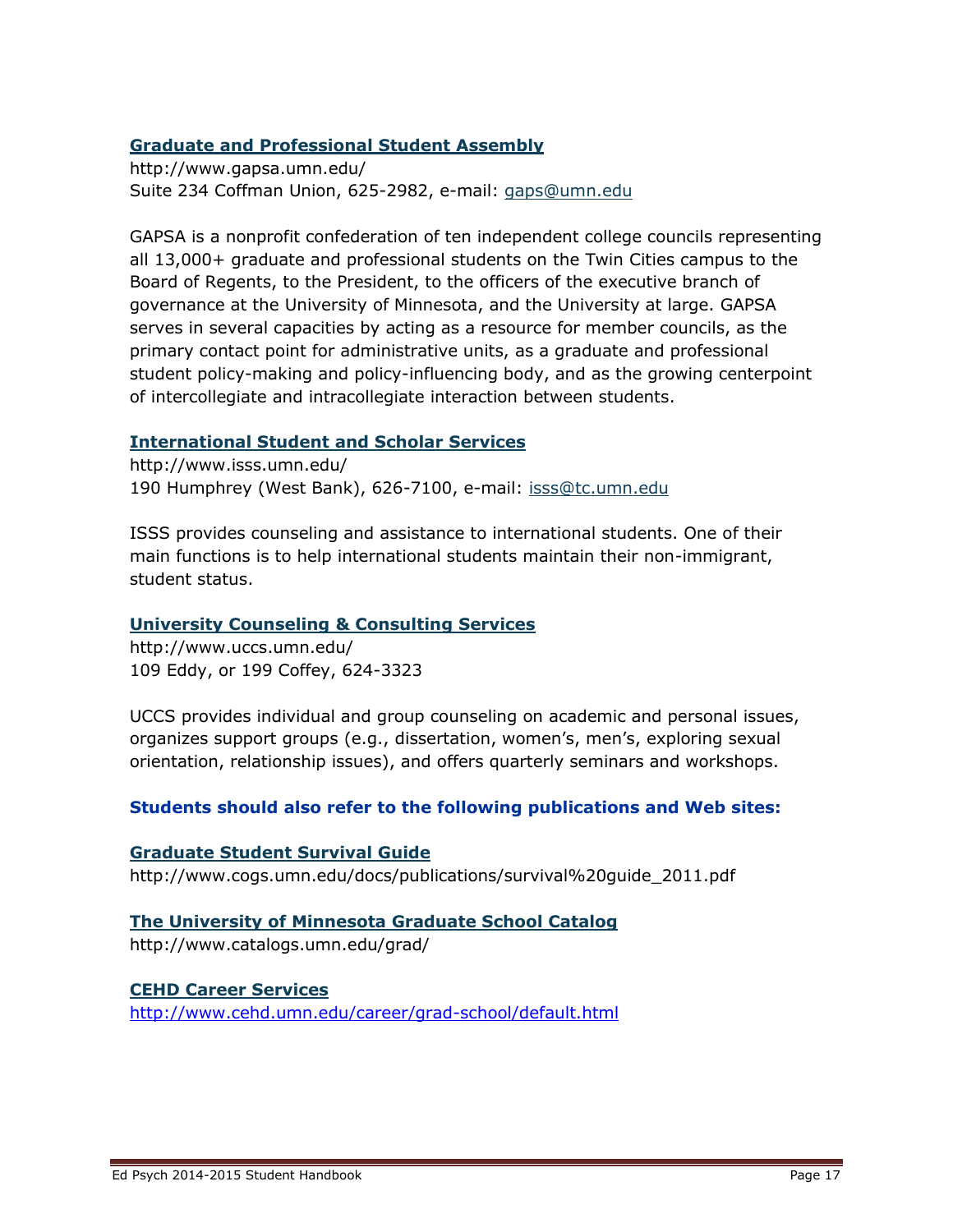# **Master of Arts (MA)**

# **Timeline**

All the coursework and examinations (including Thesis Defense) must be completed in five years or less. The actual duration depends on previous coursework, requirements of specific tracks, and the choices of individual students.

The **MA checklist** (at the end of this handbook) provides a timeline to complete the various requirements. See also Master's Degree Completion Steps at [http://www.grad.umn.edu/students/masters/index.html.](http://www.grad.umn.edu/students/masters/index.html)

The <u>Degree Plan</u> (http://policy.umn.edu/forms/otr/otr198.pdf) defines the coursework. It must be submitted in the second semester of coursework.

#### **Credit Requirements**

To earn your MA in Educational Psychology, you must complete at least 30 credits in the following:

- 3 credits in Statistics
- 3 credits in Measurement or evaluation
- 6 credits in at least two areas of Learning/Cognition, Social/Personality or History/Systems
- 10 cr in 8777 for Plan A Thesis Credits or check with your program for Plan B registration.

See the general section of this handbook for a list of courses that meet the core area requirements. Your track may specify which courses to take in order to meet the requirement.

#### **Minor**

External credits (outside the major) are not required by Educational Psychology—check with your program track for their specific requirements.

If you do declare a minor, your minor courses are determined by the minor program and must be approved by the DGS of the minor program. In addition, one member of the examination committee must represent the minor program.

Because of the diversity of courses within our program, the Graduate School allows educational psychology students to declare an internal minor; that is, students may take EPSY courses that are outside their specific track (6 credits) and use them to meet the requirement for a minor. However, at least one credit must be taken outside of Educational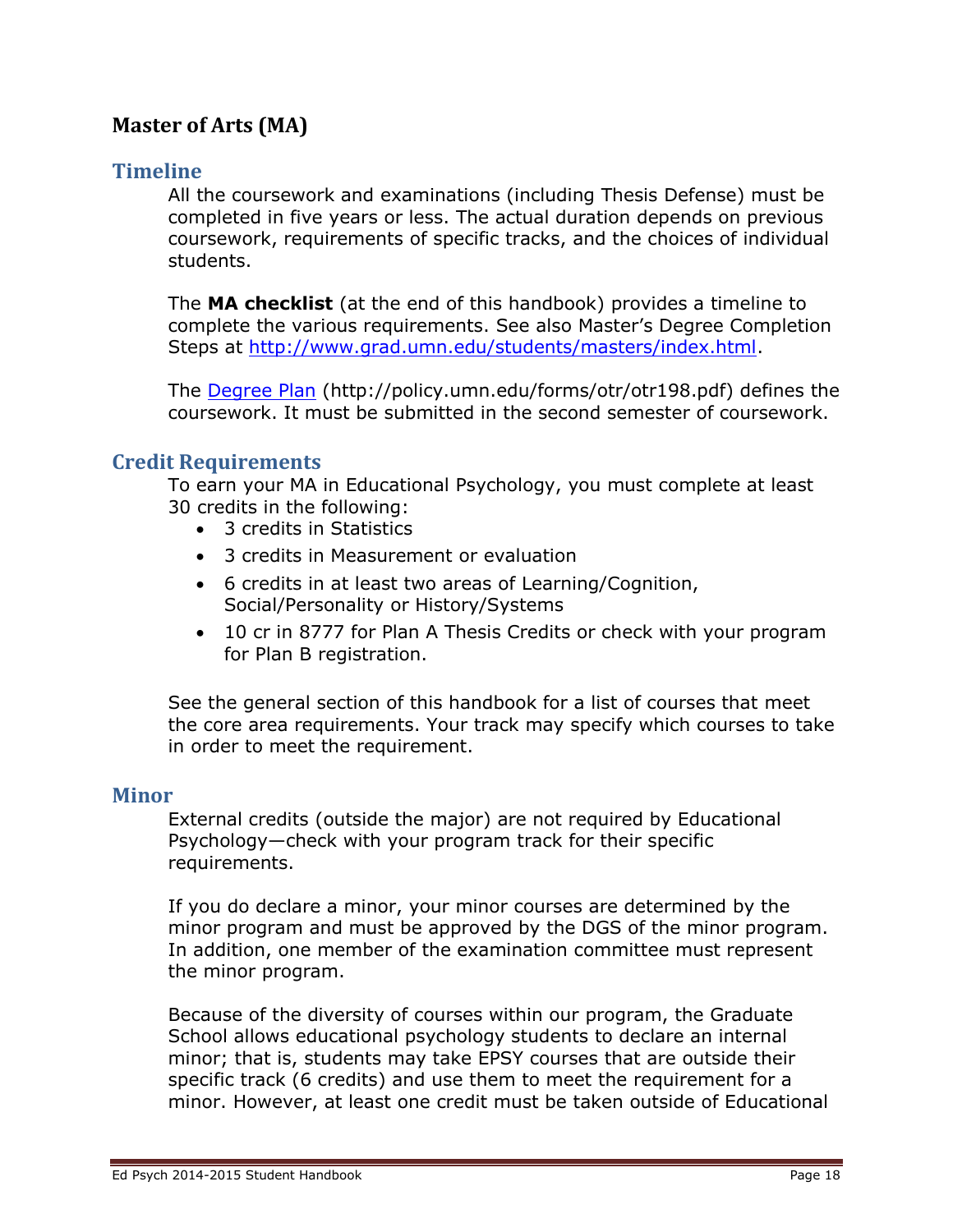Psychology. In order to declare an internal minor, you must indicate courses on your degree program that are outside your specific track requirements as other program courses. Note: One member of your committee must represent a graduate program outside of Educational Psychology.

#### **Plan A or B**

The choice of plan is made by the student in consultation with the adviser. Under Plan A, the student completes a formal thesis and a minimum number of academic credits that are distributed between course work and thesis credits (EPSY 8777); 10 thesis credits are required

Under Plan B, the student completes at least one project or paper in lieu of a formal thesis. The academic credits requirement for Plan B may be met through course work. Check with your adviser or track to see whether you are required to register for credit related to work on your paper/project under EPSY 8994 or 5991.

#### **Final examination**

The nature of the final examination is determined by the committee members. The purpose of the final exam is to judge the student's overall qualifications for being conferred the MA degree. Typically, the final exam focuses on the student's thesis or Plan B paper(s) and secondarily on the coursework listed on the Degree Plan form. Students should also be prepared to talk about their career direction and what they plan to do once the MA is conferred.

- 1. For students submitting a Plan A thesis, the final examination must contain an oral component. The final oral examination is a closed examination open only to the final oral examination committee and the student. Programs may also require a written examination.
- 2. For students submitting a Plan B project, the final examination may be oral, written, or both. The final oral examination is a closed examination open only to the final oral examination committee and the student.
- 3. Students must provide the reviewers with a copy of the Plan A thesis or Plan B project submitted at least 14 days before the scheduled date of the final examination.
	- For Plan A (thesis) every member of the final examination committee must certify on the master's thesis reviewer's report that the thesis is ready for defense before the final examination may take place. The reviewers report is available by requesting a graduation packet at [http://www.grad.umn.edu/students/masters/index.html.](http://www.grad.umn.edu/students/masters/index.html)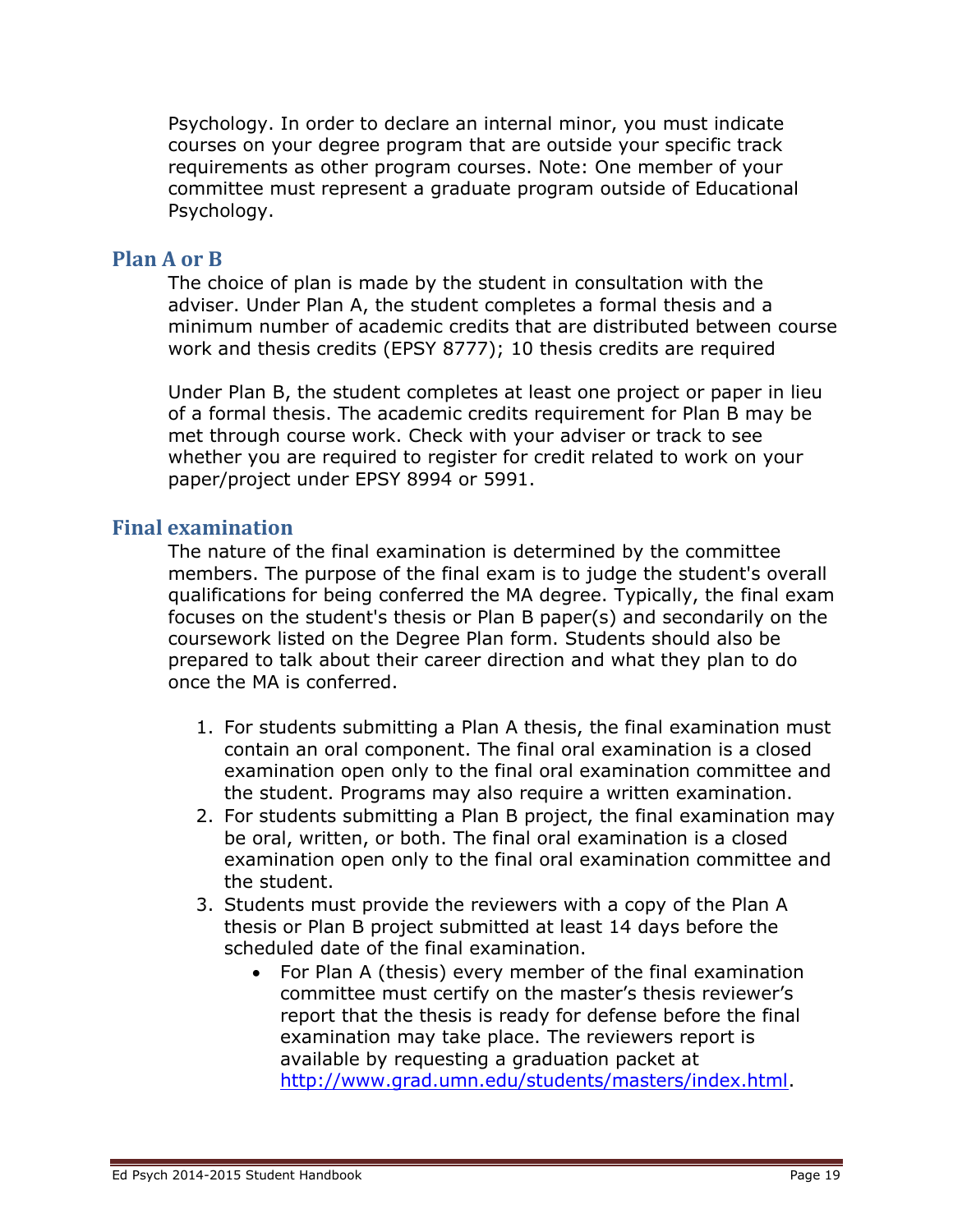- 4. A majority vote of an examining committee is required to pass the master's final examination.
- 5. If revisions are required as a condition of passing, the adviser/s must certify that the revisions have been completed before the degree is awarded.
- 6. If the student fails the final examination, he or she may retake the examination only if all committee members, or all committee members save one, approve this option.
- 7. The second attempt to pass the master's final examination must use the same committee members as the first examination unless an emergency situation necessitates a substitution.
- 8. If the committee does not approve a retake, or if the student fails the second attempt, the student will be terminated from the program.

# **Final Examination Committee**

Students must identify and recruit approved graduate faculty to participate on their examination committee. Committee members must have Graduate Education Responsibilities (GER) at the University of Minnesota. Check eligibility at: [Graduate Education Faculty Role List.](https://apps.asr.umn.edu/faculty_roles/)

1. In collaboration with your adviser, select committee members who align with your research interests. It is important that you contact potential committee members to ask them to serve on your committee. Submit your online committee form during your second semester at

[http://www.grad.umn.edu/students/forms/masters/index.html.](http://www.grad.umn.edu/students/forms/masters/index.html)

- 2. The final examination committee must consist of at least three members, including the adviser/s. All members of the committee and the student must participate in the final examination.
	- a. At least one member must represent a field outside of the student's track, but may be within Educational Psychology.
	- b. If the student has a declared minor(s), the outside member(s) must be from the minor field(s).
	- c. Members cannot satisfy the requirement with respect to more than one field.
	- d. The student's adviser may function as committee chair.
- 3. Changes in committee membership may be made if approved by the program Director of Graduate Studies and the collegiate unit. Changes must be submitted online at

<http://www.grad.umn.edu/students/forms/masters/index.html> .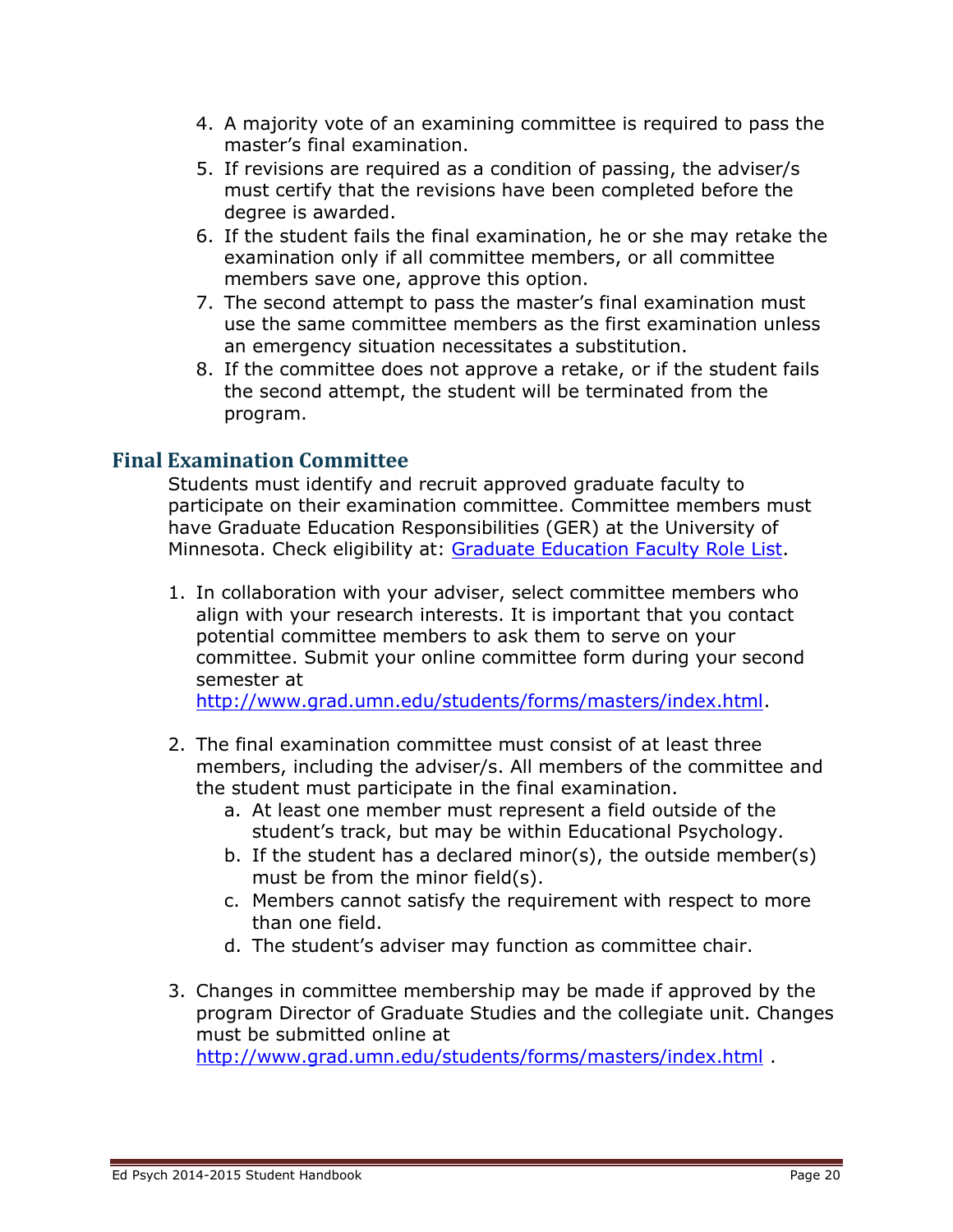# **Graduation Packet**

Request a Graduation Packet from the Graduate School [\(http://www.grad.umn.edu/students/masters/index.html\)](http://www.grad.umn.edu/students/masters/index.html).

# **Master of Education (MEd)**

#### **Timeline**

All the coursework must be completed in five years or less. The actual duration depends on previous coursework, requirements of specific tracks, licensure areas, and the choices of individual students.

The **MEd checklist** (at the end of this handbook) provides a timeline to complete the various requirements. See also Master's Degree Completion Steps at [http://www.grad.umn.edu/students/masters/index.html.](http://www.grad.umn.edu/students/masters/index.html)

The [Degree Plan](http://policy.umn.edu/forms/otr/otr198.pdf) (http://policy.umn.edu/forms/otr/otr198.pdf) defines the coursework. It must be submitted in the third semester of coursework.

#### **Credit Requirements**

To earn your MEd in Educational Psychology, you must complete at least 30 credits.

See the licensure specific requirement list at http://www.cehd.umn.edu/EdPsych/Programs/SpecialEd/course-req.html.

## **Related field**

Courses required for a related field are determined by the licensure area and must be approved by your adviser. Licensure background course credits may be used to fulfill this requirement.

## **Plan C**

Under Plan C, the student completes at least one project or paper in lieu of a formal thesis. The academic credits requirement for Plan C may be met through course work. Check with your adviser or track to see whether you are required to register for credit related to work on your paper/project under EPSY 5690 or 5991.

#### **Final examination**

There is no final examination required for Plan C Master's degrees. However, students must satisfy all of the course and other requirements specified by the program in order to complete the degree.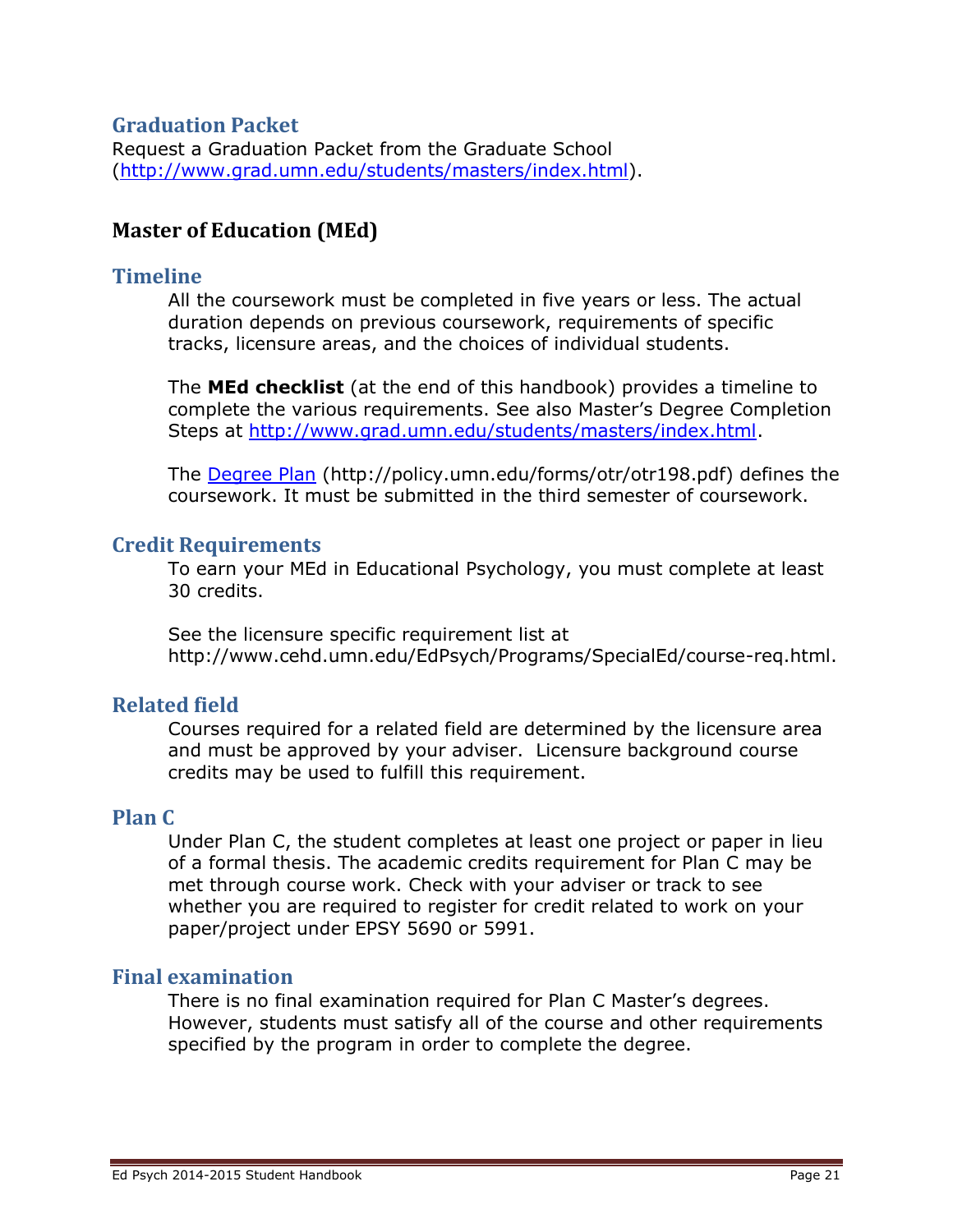# **Graduation Packet**

Request a Graduation Packet from the Graduate School [\(http://www.grad.umn.edu/students/masters/index.html\)](http://www.grad.umn.edu/students/masters/index.html).

# **Specialist Certificate (SC)**

## **Timeline**

All the coursework and examinations must be completed in seven years or less. The actual duration depends on previous coursework, requirements of specific tracks, and the choices of individual students.

The **SC checklist** (at the end of this handbook) provides a timeline to complete the various requirements. See also Specialist Certificate Completion Steps at

[http://www.grad.umn.edu/students/postbac/index.html.](http://www.grad.umn.edu/students/postbac/index.html)

The [Degree Plan](http://policy.umn.edu/forms/otr/otr198.pdf) (http://policy.umn.edu/forms/otr/otr198.pdf) defines the coursework. It must be submitted in the second semester of coursework.

## **Credit Requirements**

To earn the Specialist Certificate in Educational Psychology, you must complete at least 60 credits, including core courses in the following:

- 3 credits in Statistics
- 3 credits in Measurement
- 6 credits in at least two areas of Learning/Cognition, Social/Personality or History/Systems
- 3 cr in Research Methods
- 6 cr in EPSY electives.

See the general section of this handbook for a list of courses that meet the core area requirements. Your track may specify which courses to take in order to meet the requirement.

## **Final examination**

The Graduate School requires specialist certificate students to successfully complete either a final written or a final oral examination. The nature of the final examination is determined by your track and/or committee members. The purpose of the examination is to judge your overall qualifications and competency for a specialist certificate being conferred.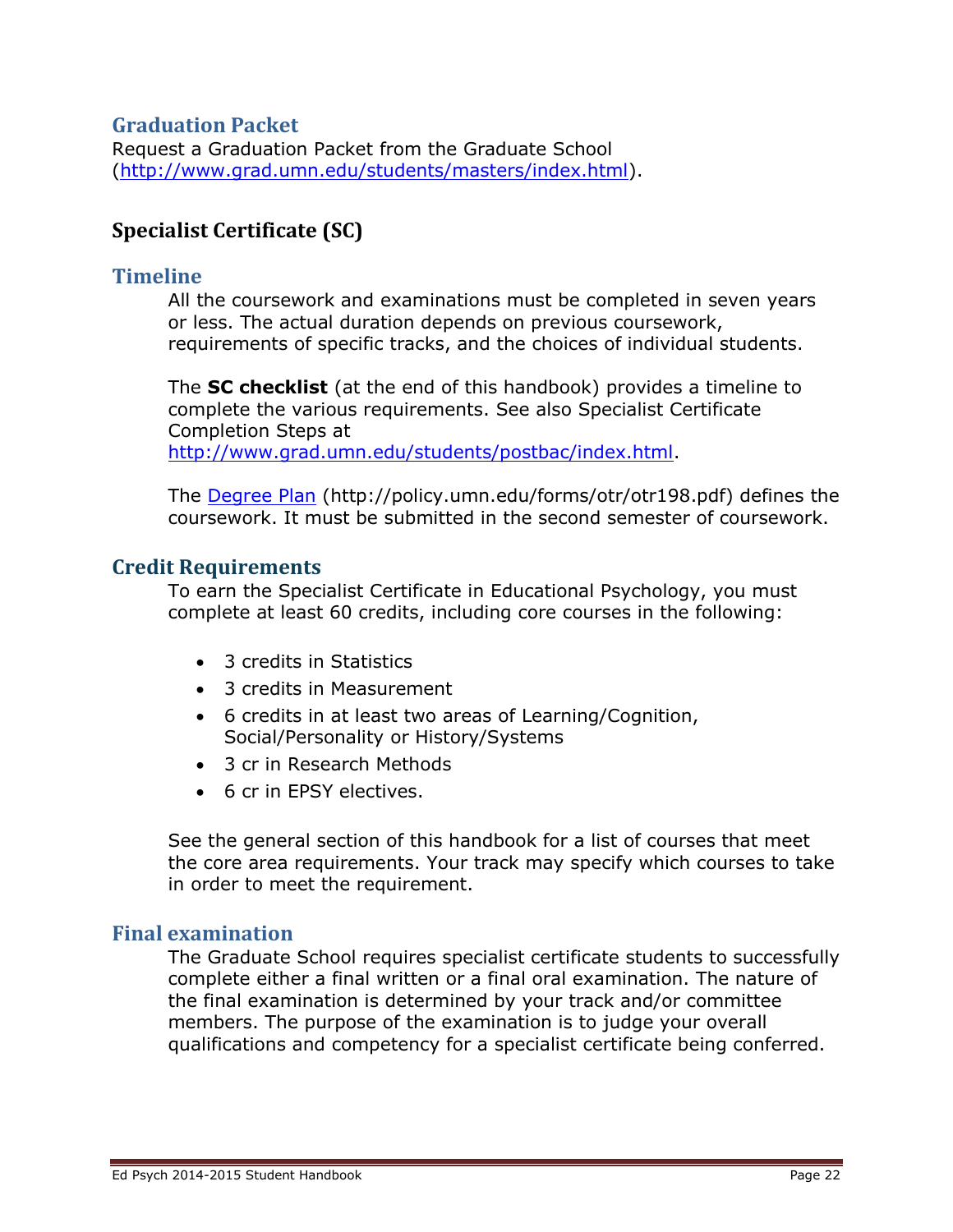# **Examination Committee**

Students must identify and recruit approved graduate faculty to participate on their examination committee. Committee members must have Graduate Education Responsibilities (GER) at the University of Minnesota. Check eligibility at: [Graduate Education Faculty Role List.](https://apps.asr.umn.edu/faculty_roles/)

a. In collaboration with your adviser, select committee members who align with your research interests. It is important that you contact potential committee members to ask them to serve on your committee. Submit your online committee form during your second semester

[\(http://www.grad.umn.edu/students/forms/postbac/index.html\)](http://www.grad.umn.edu/students/forms/postbac/index.html).

- b. The final examination committee must consist of at least three members, including the adviser/s. All members of the committee and the student must participate in the final examination.
	- i. At least two members must represent Educational Psychology.
	- ii. An outside member is allowable, but not required (check with program adviser).
	- iii. The student's adviser may function as committee chair.
- c. Changes in committee membership may be made if approved by the program Director of Graduate Studies and the collegiate unit. Changes must be submitted online [http://www.grad.umn.edu/students/forms/postbac/index.html.](http://www.grad.umn.edu/students/forms/postbac/index.html)

## **Graduation Packet**

Request a Graduation Packet from the Graduate School [\(http://www.grad.umn.edu/students/postbac/index.html\)](http://www.grad.umn.edu/students/postbac/index.html).

# **Doctorate (PhD)**

## **Timeline**

All the coursework and examinations (including Dissertation Defense) must be completed in eight years or less. The actual duration depends substantially on previous coursework, requirements of specific tracks, and the choices of individual students.

The **PhD checklist** (at the end of this handbook) provides a timeline to complete the various requirements. See also Doctoral Completion Steps at [http://www.grad.umn.edu/students/doctoral/index.html.](http://www.grad.umn.edu/students/doctoral/index.html)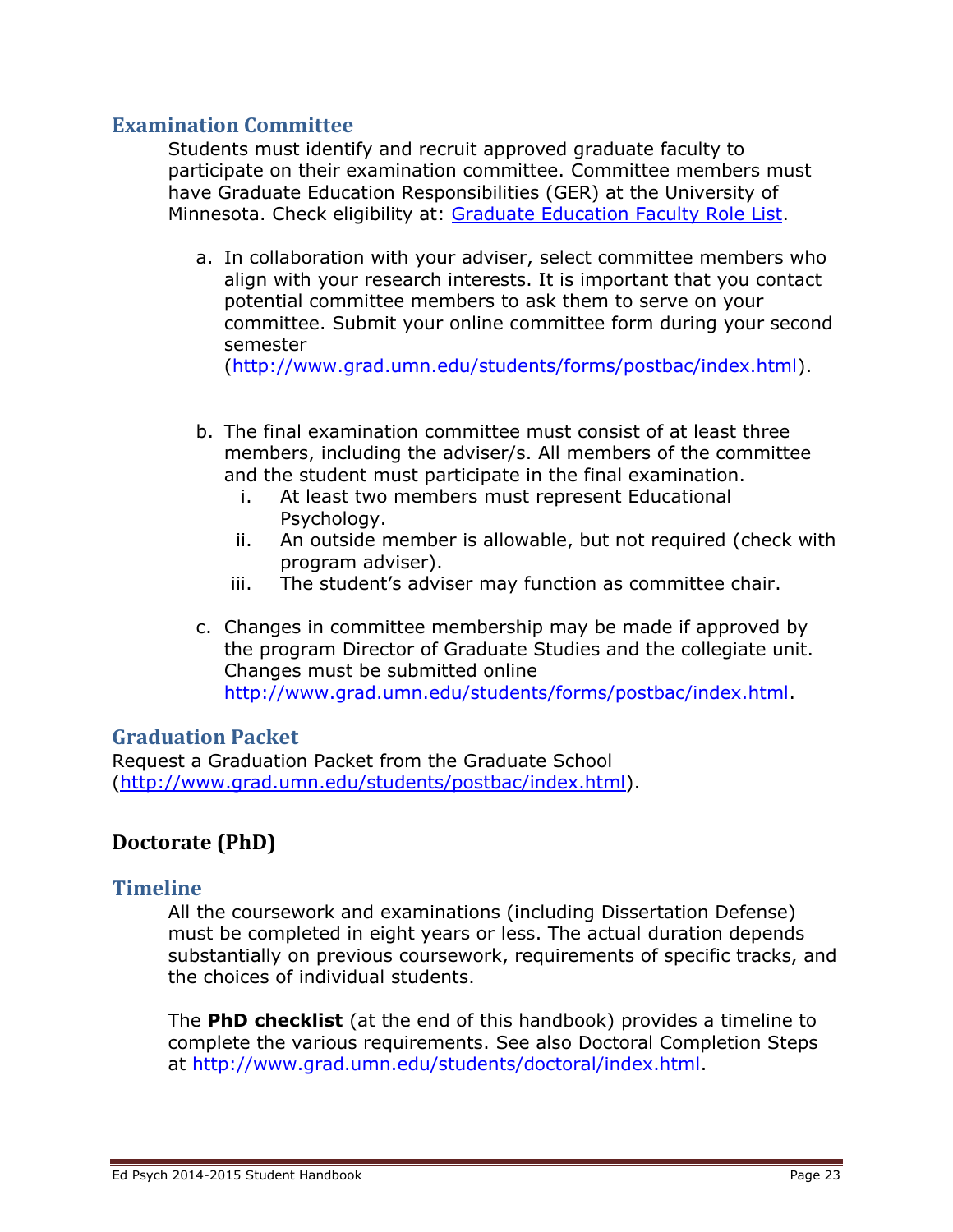The [Degree Plan](http://policy.umn.edu/forms/otr/otr198.pdf) (http://policy.umn.edu/forms/otr/otr198.pdf) defines the coursework. It must be submitted by the end of the fourth semester and prior to written preliminary examinations.

# **Credit Requirements**

Students must complete the following core requirements for Educational Psychology along with other requirements for the respective track.

- 6 credits in Statistics
- 3 credits in Measurement or evaluation
- 9 credits from at least two areas in Learning/Cognition, Social/Personality or History/Systems
- 6 cr in Research Methods and pre-dissertation research project
- 9 cr in electives in EPSY
- 24 cr in FPSY 8888 for Thesis credits
- program-specific written preliminary exam(s)
- predoctoral research project
- preliminary oral exam (prelim)
- final oral defense

See the general section of this handbook for a list of courses that meet the core area requirements. Your track may specify which courses to take in order to meet the requirement.

#### **Minor**

External credits outside the major are not required by Educational Psychology—check with your program area for their specific requirements.

If you do declare a minor, your minor courses are determined by the minor program and must be approved by the DGS of the minor program. In addition, one member of the examination committee must represent the minor program.

**Internal Minor.** The diversity of tracks in Educational Psychology is sufficient to support an internal minor, which is comprised of 11 credits in Educational Psychology, but outside of the track, plus at least one credit outside of Educational Psychology. The program plan must specify courses that are in and outside of the program track.

Note: PhD examination committees (Oral Prelim & Final Defense) must include at least one member from outside of Educational Psychology even if there is an internal minor.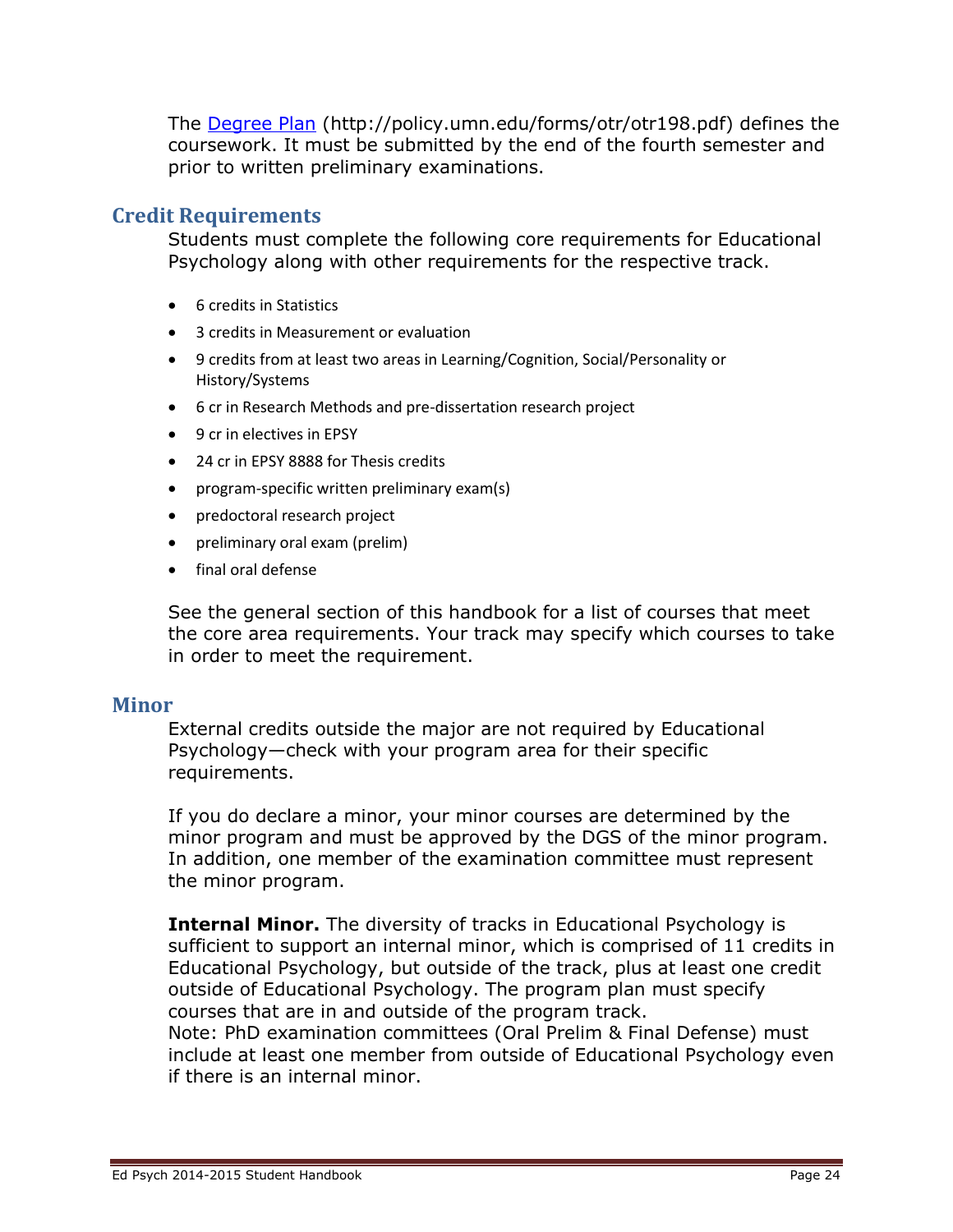# **Preliminary Written Examination**

PhD students must pass a preliminary written examination. There are three requirements to fulfill the preliminary written exam in Educational Psychology: 1) two research methods courses, 2) a pre-dissertation research project, and 3) the written specialty prelim. Each track in Educational Psychology has specific procedures for the written specialty examination. This is often a sit down exam or a written paper.

Students register for the preliminary written exam by submitting the registration form available at

[http://www.cehd.umn.edu/EdPsych/forms/default.html.](http://www.cehd.umn.edu/EdPsych/forms/default.html) The Degree Plan must be submitted before taking the written preliminary exam.

- i. The doctoral preliminary written examination will be graded either pass, pass with reservations, or fail in accordance with program standards.
- ii. For students who pass with reservations, conditions to be met must be given in writing to the student within ten working days, including a timeline for completion.
- iii. Students who fail the written prelim exam may re-take the exam. If the student fails the exam a second time they will be discontinued from the program. However, a third attempt may be allowed at the discretion of the student's program. (Programs may have more stringent requirements.)

Upon completion of the written prelim exam, students must submit the following form to the DGS assistant in 250 EdSciB:

[Checklist for Showing Completion of EPsy Written Prelim](http://www.cehd.umn.edu/EdPsych/forms/default.html) Requirement [http://www.cehd.umn.edu/EdPsych/forms/default.html]

## **Predissertation Project and Examination**

The project requires analysis of original data, using either quantitative or qualitative research methods, along with a paper in APA style. Students who complete a data-based thesis as part of their MA program in Educational Psychology, or related field, have often fulfilled this requirement.

The predissertation research project is a collaborative effort between you and your adviser, but if the paper were to be published, the student should be listed as first author of the paper.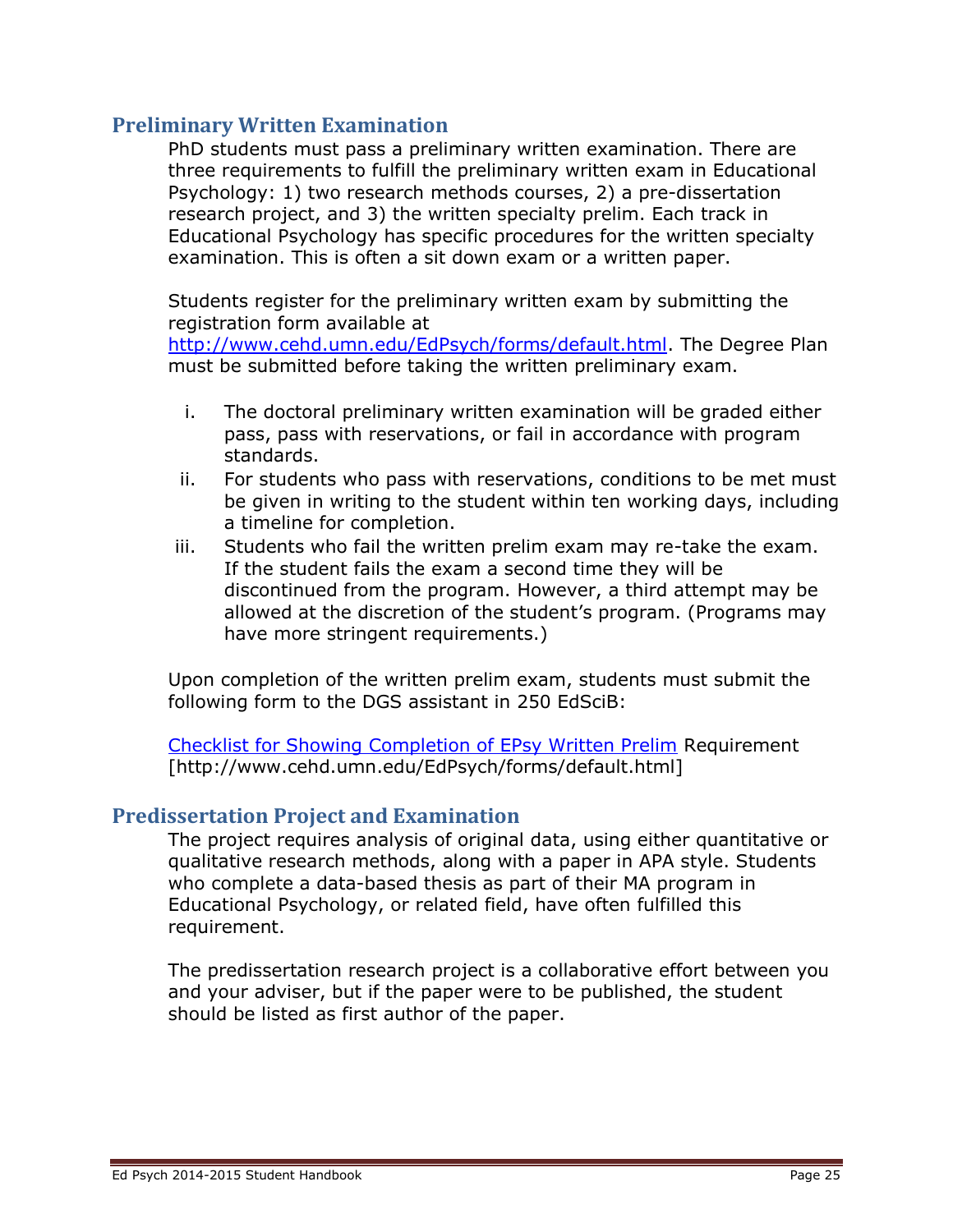### **Requirements**

- 1. Research review: With your adviser's guidance, you complete a focused review of the literature. You work with your adviser to formulate a research idea and to articulate and define their research idea.
- 2. Research proposal: Students develop a research proposal and obtain approval from your adviser. Students obtain permission from the University's **Institutional Review Board** (IRB) (www.irb.umn.edu) for your proposed research.
- 3. Study implementation: Once the study is approved by the IRB, you collect and analyze data.
- 4. Results: Write up the results of your research.

## **Evaluation of the predissertation research project**

The predissertation research project is evaluated by the predissertation committee, which is comprised of the adviser and one other faculty with graduate status in Educational Psychology. The two readers judge the project to be either acceptable or not acceptable. When judging the project, the evaluators take into account both the quality of the research and the quality of the written paper. The student must receive a passing score to continue and may revise and retake at the discretion of the committee.

# **Preliminary Oral Examination**

The oral preliminary examination is taken after you have successfully satisfied the written prelim requirements and completed the majority of the courses listed on the doctoral program as determined by you and your adviser. In general, the examination focuses on: (a) the oral prelim paper, and (b) courses listed on your Program form, including the minor or supporting field.

PhD students must pass a preliminary oral examination. The preliminary oral examination is conducted as a closed examination, attended by only the student and the examining committee.

The nature of the oral prelim is determined by your adviser and committee members. Review the material in this handbook and the *[Graduate School Catalog](http://www.catalogs.umn.edu/grad/index.html)*

(http://www.catalogs.umn.edu/grad/index.html). Although some program tracks and advisers might use a written paper or materials to frame or prepare for the oral preliminary examination, the content for evaluation is the student's (oral) performance during the examination period. The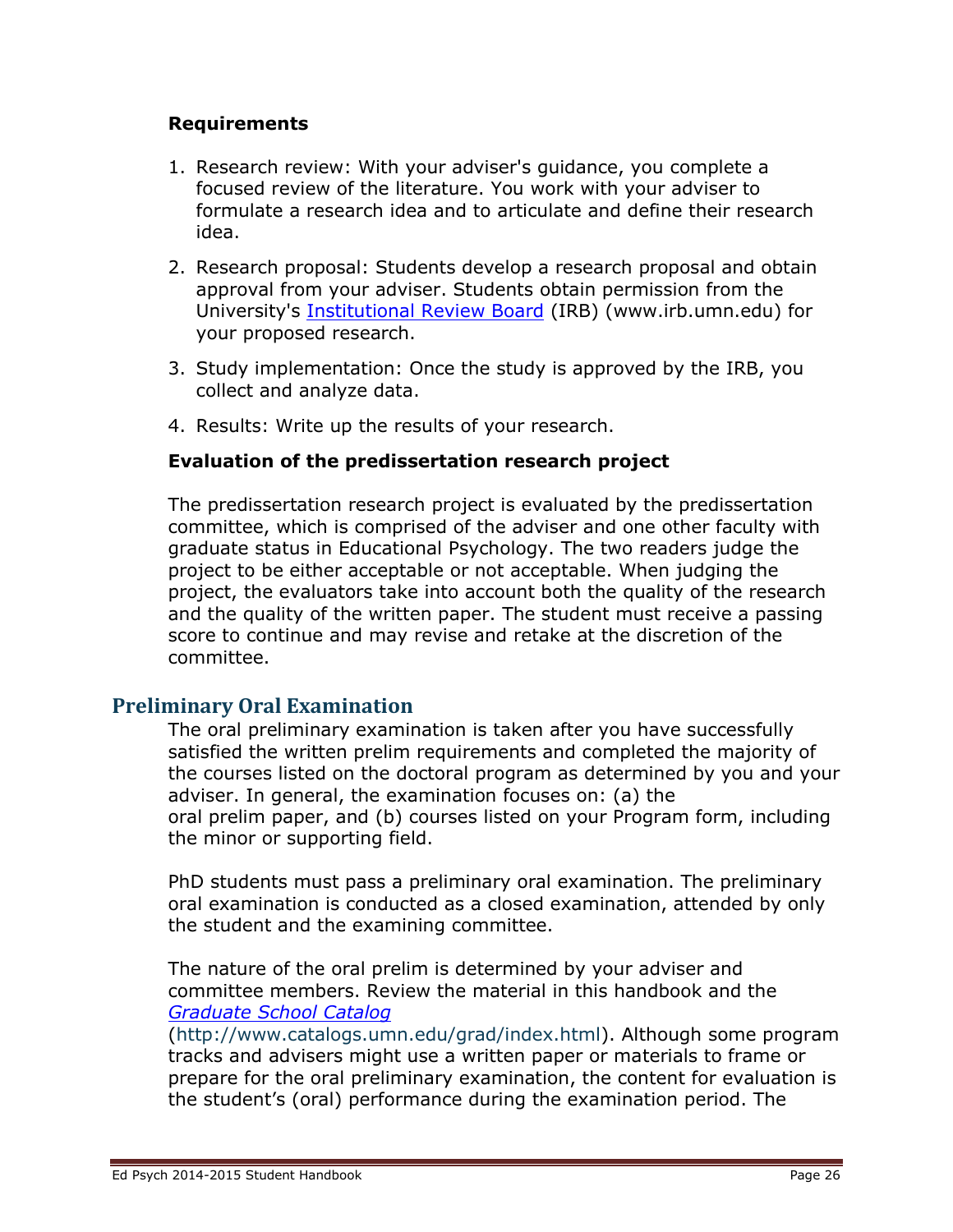student must be able to (1) address the theoretical foundations of the field; (2) integrate the relevant literature; (3) critique the relevant literature; and (4) respond to questions relevant to their major and minor course(s) of study.

- a. The oral examination may not take place before examiners have certified that the candidate received a passing grade on the preliminary written examination and that any reservations have been removed.
- b. The doctoral preliminary oral examination will be graded either pass, pass with reservations, or fail.
- c. If a student fails the exam, he or she may retake the examination once. All committee members, or all committee members save one must approve this option.
- d. The second attempt to pass the preliminary oral examination must use the same committee members unless an emergency situation necessitates a substitution.
- e. If the committee does not approve a retake, or if the student fails the second attempt, the student will be terminated from the program.

# **Preliminary Oral Examination Committee**

Students must identify and recruit approved graduate faculty to participate on their examination committee. Committee members must have Graduate Education Responsibilities (GER) at the University of Minnesota. Check eligibility at: [Graduate Education Faculty Role List.](https://apps.asr.umn.edu/faculty_roles/) Submit the online committee form at [http://www.grad.umn.edu/students/forms/doctoral/index.html.](http://www.grad.umn.edu/students/forms/doctoral/index.html)

The doctoral preliminary oral committee must consist of at least four members, including the adviser(s). All members of the committee and the candidate must participate in the preliminary oral examination.

- a. At least three members (including the adviser) must be from Educational Psychology.
- b. The chair is usually the adviser.
- c. At least one member must represent a field outside Educational Psychology (their primary appointment must be outside of Educational Psychology).
- d. If the student has declared a minor, at least one member must represent the minor field (this also applies to an internal minor).
- e. Members cannot satisfy the requirement with respect to more than one field.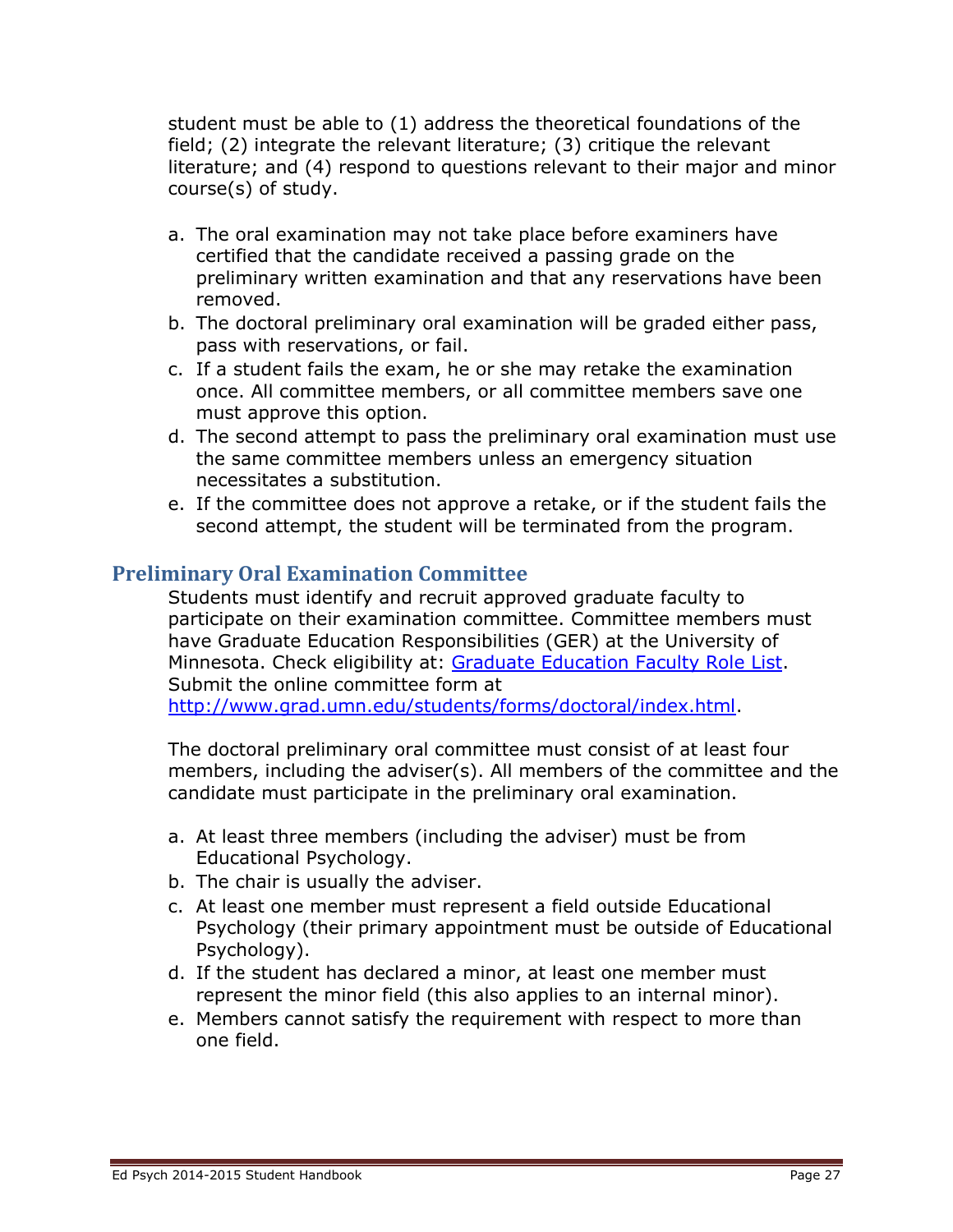# **Scheduling the oral prelim**

One the adviser approves, the student may schedule the exam online with the Graduate School at

[http://www.grad.umn.edu/students/prelimschedule/index.html.](http://www.grad.umn.edu/students/prelimschedule/index.html) (Note that the Graduate School will not allow the oral prelim exam to be scheduled until the preliminary written examination results have been submitted—[Checklist for Showing Completion of Written Prelim.](http://www.cehd.umn.edu/EdPsych/forms/Checklist%20written%20prelim.pdf)) The prelim examination form will be sent to the chair of your committee prior to the exam.

You will also need to schedule a room for the exam with program staff in 250 EdSciB.

## **Early Thesis Credit Registration**

Students may take 6 thesis credits prior to the oral prelim (1) when the adviser determines the student is research ready, (2) 36 credits are complete, and (3) degree program is completed. The department form [\[Doctoral Thesis Credit Registration Request\]](http://www.cehd.umn.edu/EdPsych/forms/default.html) must be completed prior to registration. The remainder of the PhD thesis credits (EPsy 8888) must be completed after the oral prelim.

Students must return the original Prelim Oral Examination Report to Graduate Student Services (160 Williamson) and a copy to Educational Psychology (250 EdSciB). The form must be submitted on or before the second Monday after classes begin in order to register for post-oral prelim thesis credits that same semester.

#### **Prospectus Meeting**

Students will present a prospectus to their Final Oral Examination Committee for approval prior to beginning their dissertation work.

The thesis planning panel consists of your adviser and at least two additional members: one from the major and one from outside of Educational Psychology. If there is a co-adviser, both advisers must serve on the panel (the co-adviser can serve as the additional member from the major). Ordinarily these members will become the thesis readers. Generally the thesis planning panel convenes as a group; however, the program does not require it (check with your track for specific requirements).

The functions of the panel are two-fold. First, the panel reviews your prospectus and offers suggestions and feedback on its conceptualization, design, and feasibility. Second, panel members have the opportunity to clarify their expectations of the project and to define the criteria by which you will be judged during the final oral examination.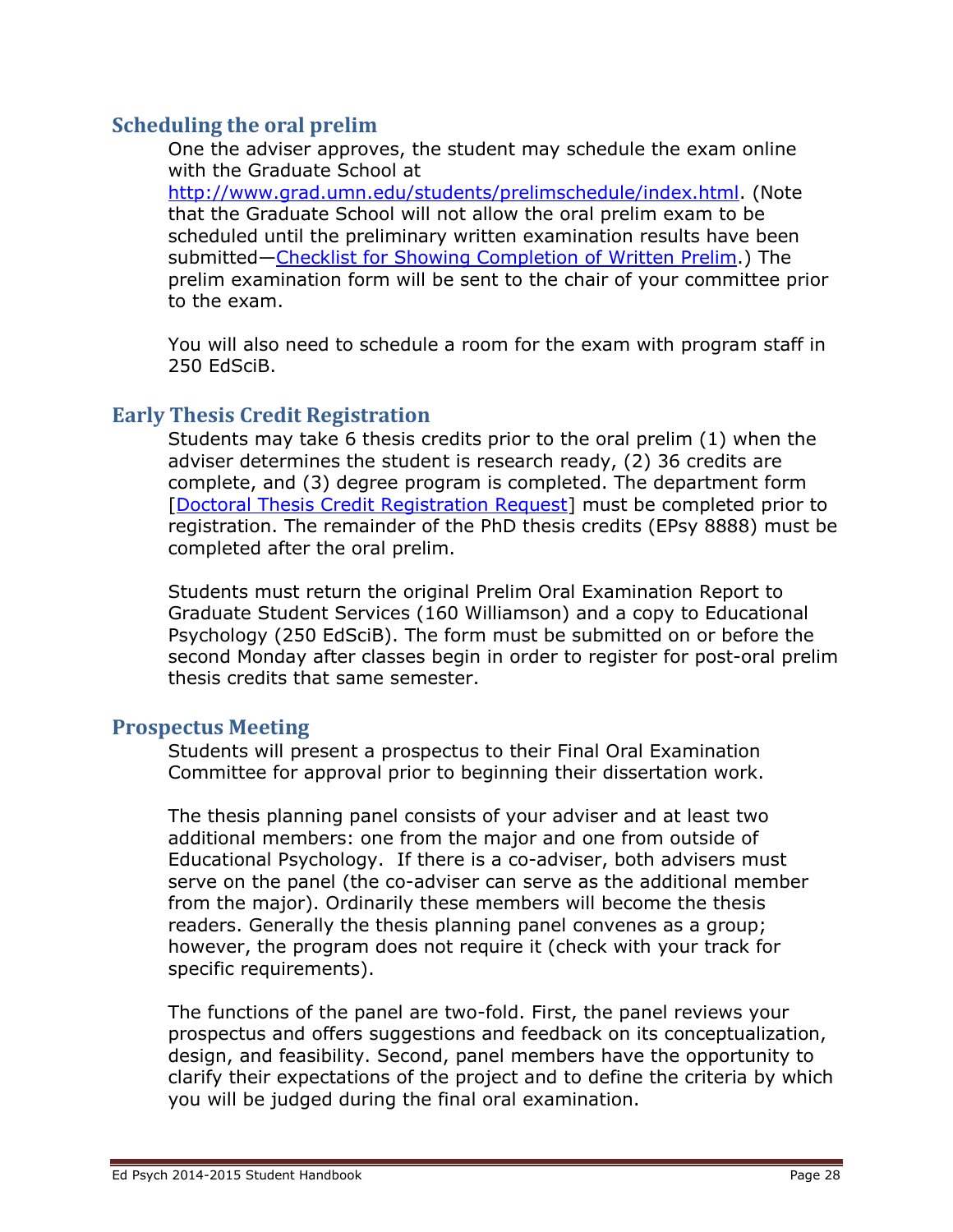Panel members will sign the [thesis planning panel form](http://www.cehd.umn.edu/EdPsych/forms/Thesis%20Planning%20Panel%20form.pdf) in order to show their approval.

This form must be submitted to the DGS Assistant the semester following the preliminary oral exam. Note: The thesis planning panel form must be submitted in order to participate in commencement.

#### **Thesis**

The doctoral thesis shows proficiency in independent scholarly inquiry.

The preparation of the doctoral thesis should meet both APA and Graduate School guidelines. Consult the *APA Publication Manual* and the Graduate School website for [Thesis Formatting and Submission.](http://www.grad.umn.edu/students/ThesisSubmission/index.html)

Proceed through the following steps:

1. Conduct the study, staying in contact with your adviser and committee members.

Any major changes in protocol involving the use of human subjects in research must be referred to the University's Institutional Review Board.

Any major changes in research design or purpose must be Submitted to the DGS with a revised Thesis Planning Panel Form (again signed by the panel members). If assistance is needed to determine if it is a major change, the DGS can advise. You are strongly advised that even minor revisions be communicated in advance to the committee. Note: Do early review for commencement participation deadlines.

- 2. With the approval of the adviser, copies of the draft thesis are distributed to the thesis readers. Allow at least 30 days between the distribution to the reviewers and the tentative date of the final oral examination.
- 3. Your thesis readers must unanimously certify that the thesis is ready for defense. Submit the signed Reviewer's Report form to the Graduate School at least two weeks before the final oral examination.
- 4. At least two weeks before the final oral, distribute a copy of the thesis to the remaining members of your committee. **Note:** The approved and completed thesis must be submitted to the Graduate School by the last working day of the month you want to graduate.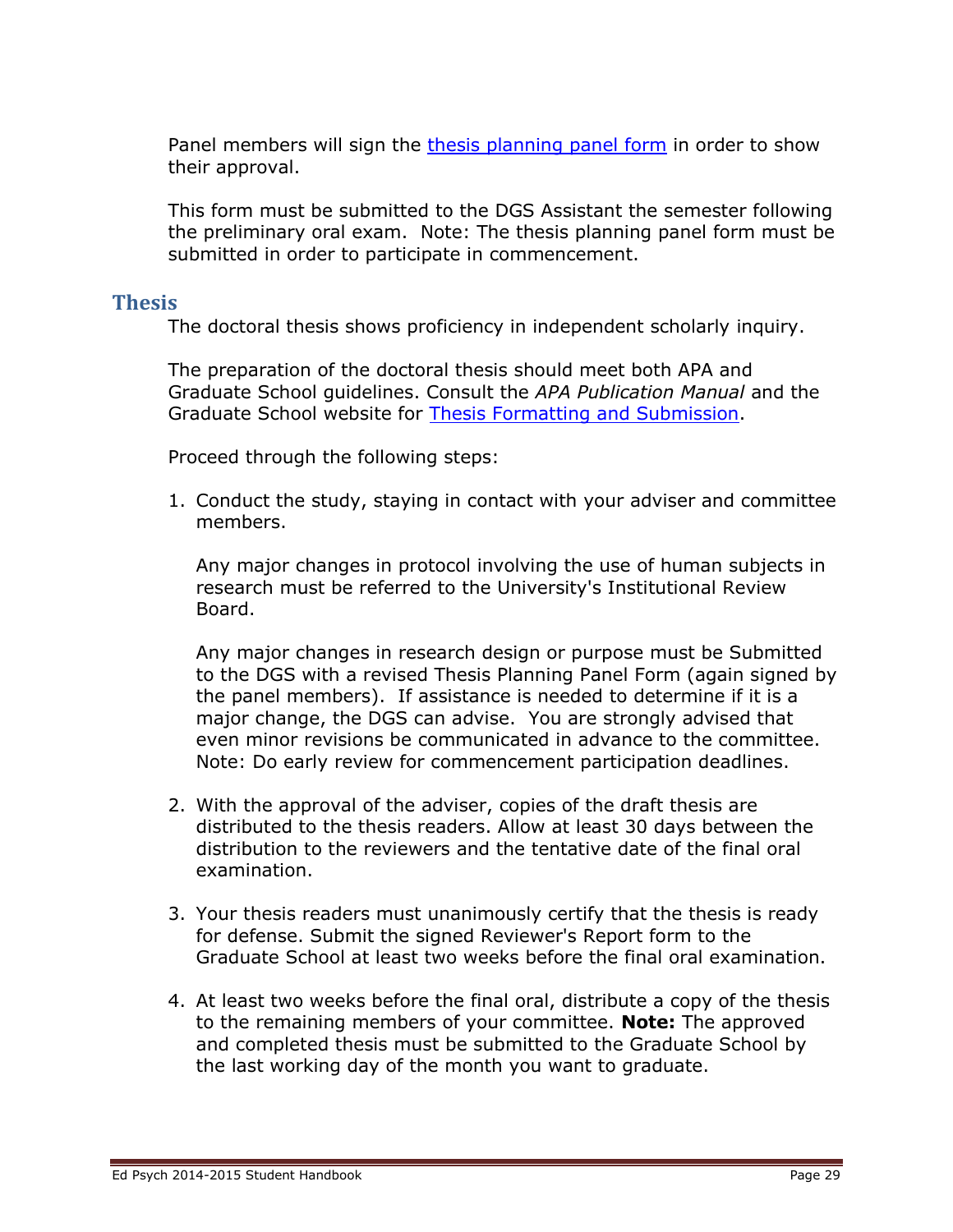## **Doctoral Dissertation Fellowship**

The Graduate School awards doctoral dissertation fellowships on a competitive basis to support doctoral students during the dissertation writing stage of their graduate career. Students must be nominated by their program. Competition for these awards is fierce but we do encourage all eligible students to apply. Educational Psychology students have been successful in receiving this fellowship.

To be eligible for the award, students must have completed all coursework on their degree plans, passed the written and oral prelim exams, and have submitted the thesis planning panel form.

Early in the spring semester, students will be asked to submit proposals to the program. The Graduate Advisory Committee will review the proposals and submit the most promising to the Graduate School.

Information on the doctoral dissertation and other fellowships is available at [http://www.grad.umn.edu/fellowships/index.html.](http://www.grad.umn.edu/fellowships/index.html)

# **The Doctoral Final Oral Examination Committee**

Students must identify and recruit approved graduate faculty to participate on their examination committee. Committee members must have Graduate Education Responsibilities (GER) at the University of Minnesota. Check eligibility at: [Graduate Education Faculty Role List.](https://apps.asr.umn.edu/faculty_roles/) Submit the online committee form at

[http://www.grad.umn.edu/students/forms/doctoral/index.html.](http://www.grad.umn.edu/students/forms/doctoral/index.html)

- a. The doctoral final oral committee must consist of at least four members, including the adviser(s). All members of the committee and the candidate must participate in the final oral examination.
	- i. At least three members (including the adviser) must be from Educational Psychology
	- ii. At least one member must represent a field outside Educational Psychology (their primary appointment must be outside of Educational Psychology).
- iii. If the student has declared a minor, at least one member must represent the minor field.
- iv. Members cannot satisfy the requirement with respect to more than one field.

b. Thesis Reviewers for final oral examination:

- i. A minimum of 2 major field reviewers and 1 minor/outside reviewer are required. In the case of multiple minors, there must be a reviewer for each minor.
- ii. Adviser(s) must serve as reviewers and may not serve as the chair of the committee.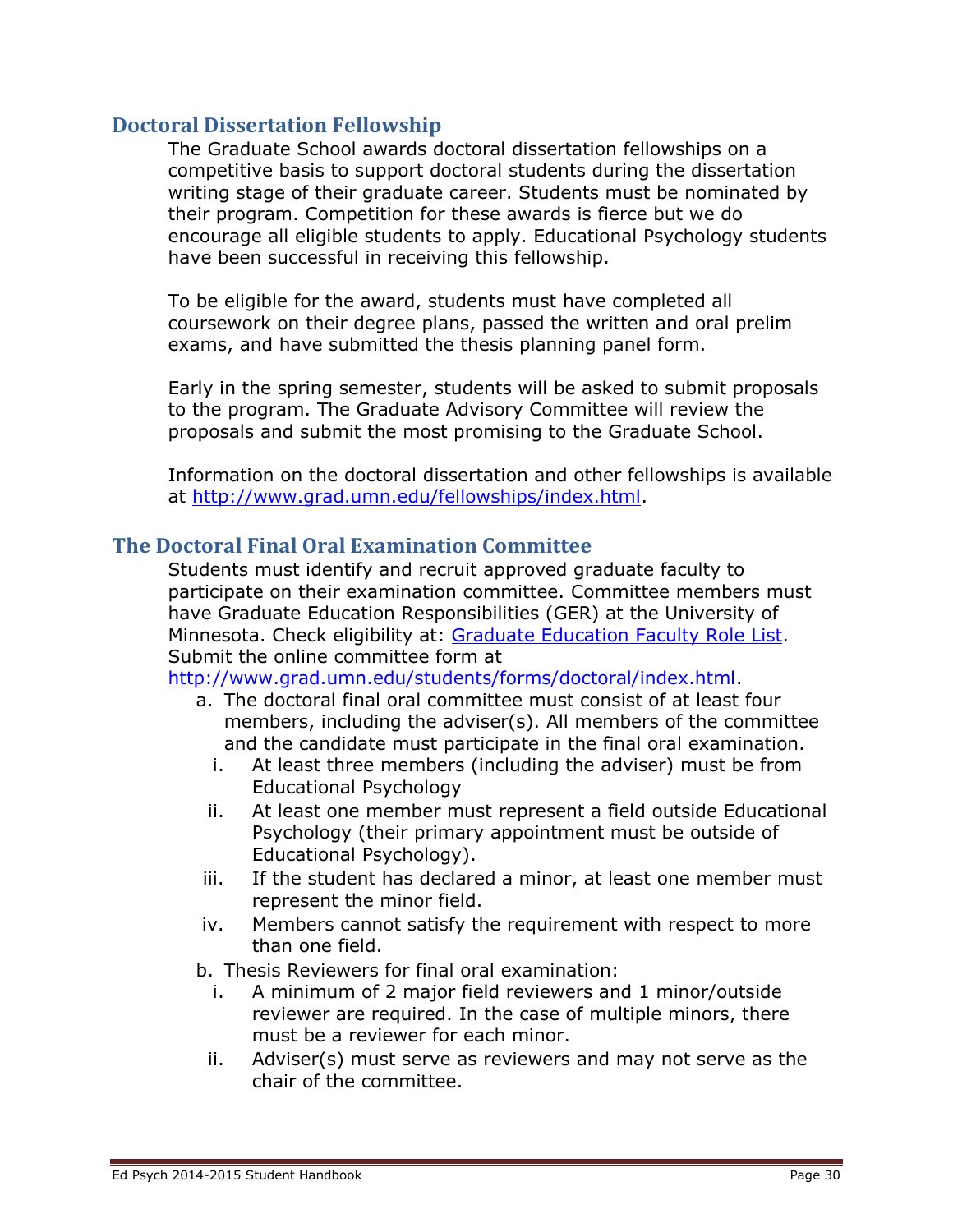- iii. Students must provide reviewers with a copy of the dissertation at least 30 days before the scheduled date of the doctoral final oral examination.
- iv. Every designated reviewer on the doctoral dissertation reviewer's report must certify that the dissertation is ready for defense before the doctoral final oral examination may take place. The reviewers report is available by requesting a graduation packet at [http://www.grad.umn.edu/students/doctoral/index.html.](http://www.grad.umn.edu/students/doctoral/index.html)
- v. You will notify the program and the Graduate School of your committee online at [http://www.grad.umn.edu/students/assigndocfinalcommittee/in](http://www.grad.umn.edu/students/assigndocfinalcommittee/index.html) [dex.html.](http://www.grad.umn.edu/students/assigndocfinalcommittee/index.html)

# **Final Oral Examination**

Students must successfully complete a dissertation defense and submit their dissertation to the graduate school. [Doctoral Final Oral Exam](http://www.grad.umn.edu/students/finalschedule/index.html)  [Scheduling](http://www.grad.umn.edu/students/finalschedule/index.html) is done online at [http://www.grad.umn.edu/students/finalschedule/index.html.](http://www.grad.umn.edu/students/finalschedule/index.html)

You will also need to schedule a room for the exam with program staff in 250 EdSciB.

The doctoral final oral examination must include:

a. A public presentation of the candidate's dissertation to the doctoral final oral examination committee and the invited scholarly community.

The *Graduate School Catalog* states, "The final oral examination consists of a seminar in which the candidate presents the thesis and to which the scholarly community is invited." So that your dissertation seminar can be announced, inform the DGS assistant as to the time, place, and title of the presentation. A notice of each final oral examination will be posted on the bulletin board outside 250 Education Sciences Building, and in Educational Psychology Student News to inform interested persons. Only the committee members will remain in the room and participate in the vote at the end of the presentation.

b. A closed session (open only to the doctoral final oral examination committee and the candidate) immediately following the public presentation.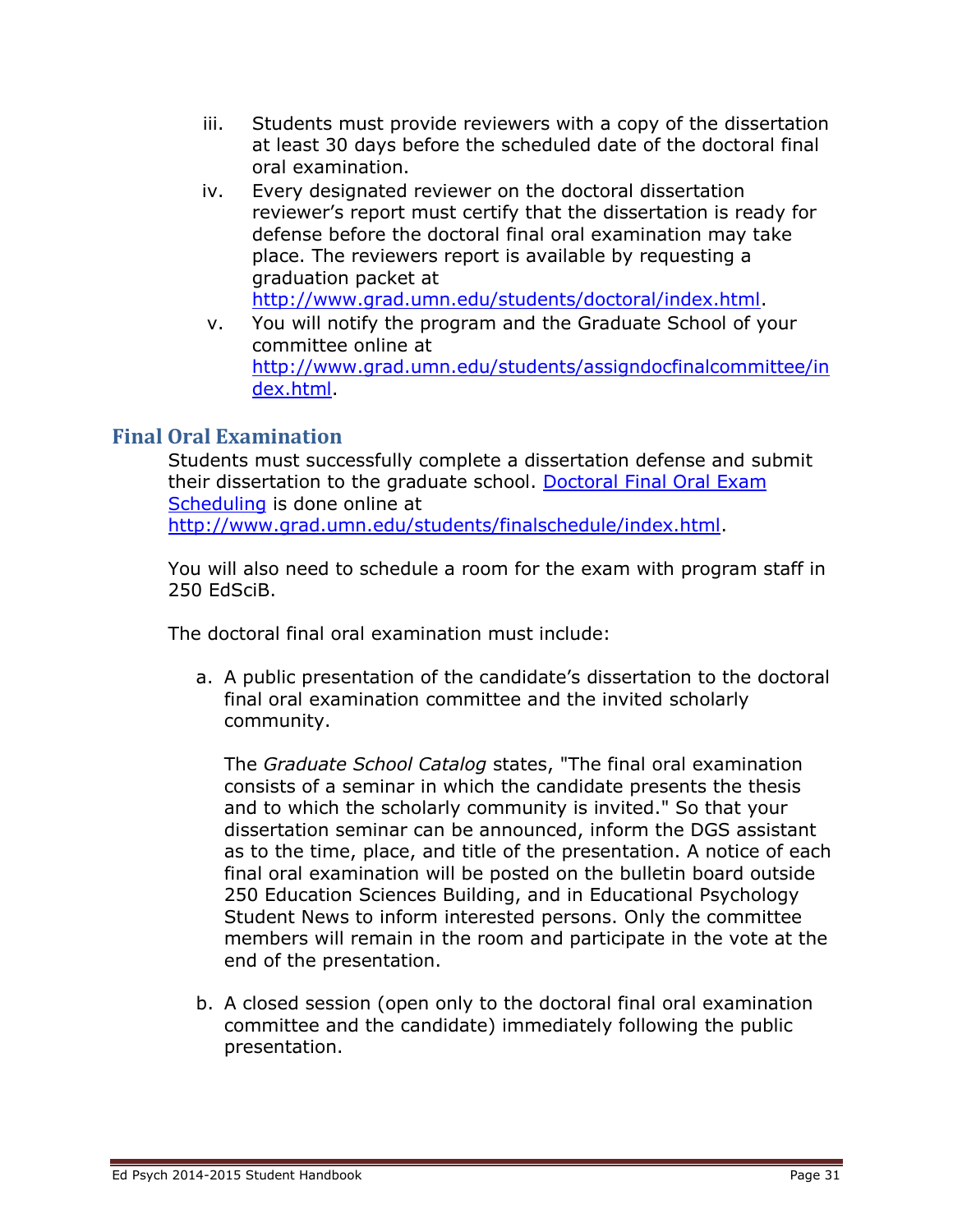To be recommended for the award of the doctoral degree, all committee members, or all committee members save one, must certify that the student has passed the doctoral final oral examination.

Students are not allowed to retake the final oral examination.

All students who complete a doctoral dissertation must file a digital copy of the dissertation with the University in accordance with University standards.

# **Graduation Packet**

Request a Graduation Packet from the Graduate School [\(http://www.grad.umn.edu/students/doctoral/index.html\)](http://www.grad.umn.edu/students/doctoral/index.html).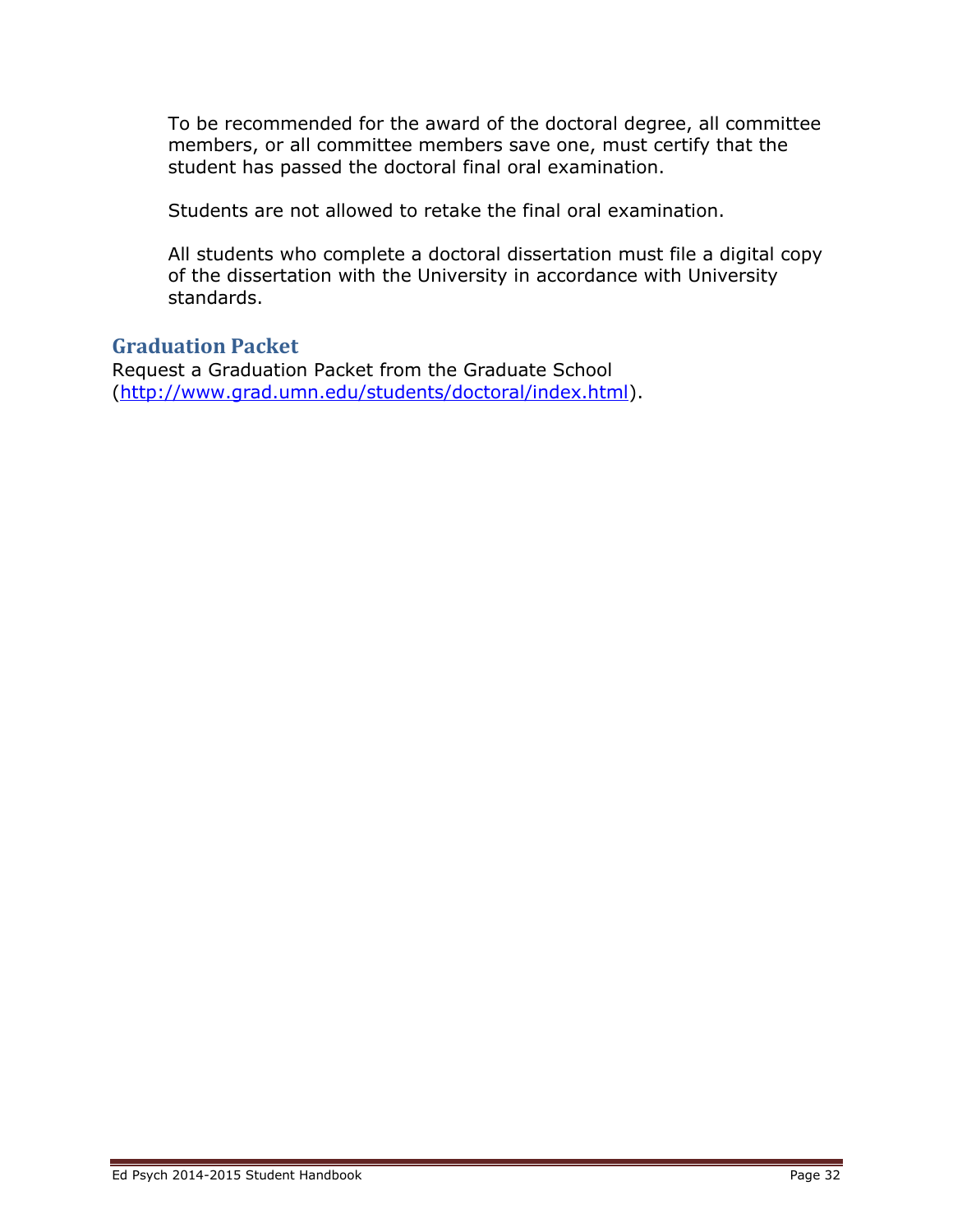# Educational Psychology

# MA Checklist

This checklist provides for graduation in two years. All MAs must complete in a maximum of five years.

|            | Requirement                                                                                               | <b>Forms</b>                                                  | <b>Date</b> |
|------------|-----------------------------------------------------------------------------------------------------------|---------------------------------------------------------------|-------------|
|            |                                                                                                           |                                                               | Completed   |
| Semester 1 | Meet with adviser to discuss                                                                              | See http://www.cehd.umn.edu/                                  |             |
|            | course registration and plan                                                                              | edpsych/Current/handbook/default.html                         |             |
|            | future courses                                                                                            | for courses that meet EPsy core                               |             |
|            |                                                                                                           | requirements.                                                 |             |
|            | Register for classes.                                                                                     |                                                               |             |
|            | Decide between Plan A and Plan<br>В.                                                                      |                                                               |             |
| Semester 2 | Register for classes.                                                                                     |                                                               |             |
|            | Submit degree plan                                                                                        | http://policy.umn.edu/forms/<br>otr/otr198.pdf                |             |
|            | Form committee and submit<br>online.                                                                      | http://www.grad.umn.edu/students/<br>forms/masters/index.html |             |
|            | Initiate discussions and work on<br>thesis.                                                               |                                                               |             |
|            | Annual review                                                                                             |                                                               |             |
| Semester 3 | Meet with adviser to discuss                                                                              |                                                               |             |
|            | thesis or Plan B project                                                                                  |                                                               |             |
|            | Register for classes.                                                                                     |                                                               |             |
|            | Work on thesis (file IRB, begin                                                                           | http://www.research.umn.edu/irb/                              |             |
|            | data collection).                                                                                         | forms.html#.UD0vSfv9zT0                                       |             |
| Semester 4 | Register for classes.                                                                                     |                                                               |             |
|            | Review degree plan; submit<br>petitions if necessary                                                      | http://policy.umn.edu/forms/otr/<br>otr190.pdf                |             |
|            | Sign up for commencement<br>participation. (Spring ceremony<br>only)                                      | You'll receive an email invitation.                           |             |
|            | Request graduation packet                                                                                 | http://www.grad.umn.edu/students/<br>masters/index.html       |             |
|            | Submit application for degree<br>form by the first working day of<br>the month you intend to<br>graduate. | This form is in the graduation packet.                        |             |
|            | Finalize thesis/Plan B work.                                                                              |                                                               |             |
|            | Submit thesis or Plan B to                                                                                |                                                               |             |
|            | committee                                                                                                 |                                                               |             |
|            | For Plan A, submit thesis                                                                                 | This form is in the graduation packet.                        |             |
|            | reviewers' report form to                                                                                 | When you turn in this form, you will                          |             |
|            | Graduate School.                                                                                          | receive the final exam form.                                  |             |
|            | Final exam                                                                                                |                                                               |             |
|            | For Plan A, submit thesis and                                                                             |                                                               |             |
|            | final exam form to Graduate                                                                               |                                                               |             |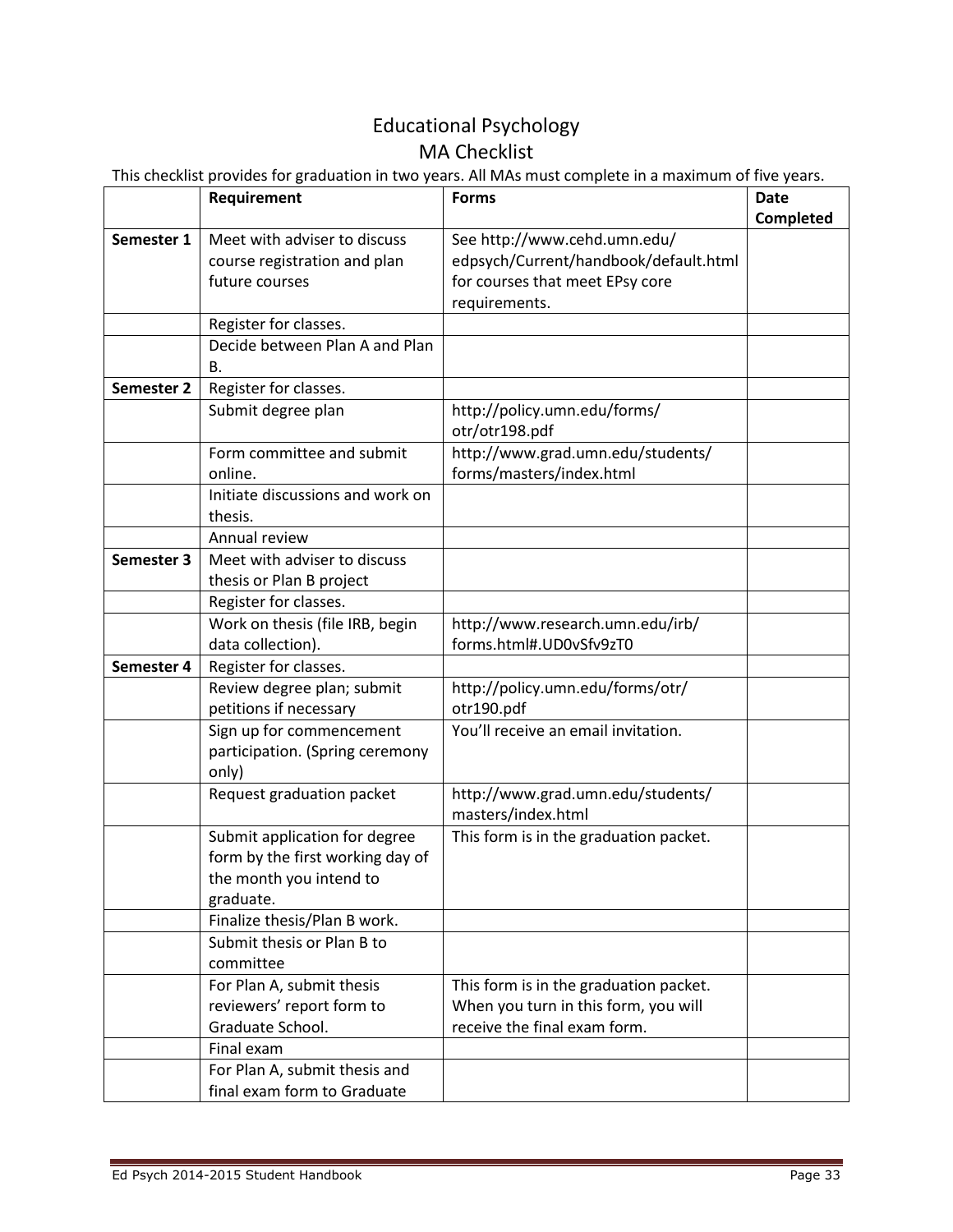| School by the last working day<br>of the month you intend to<br>graduate.                                                       |                                        |  |
|---------------------------------------------------------------------------------------------------------------------------------|----------------------------------------|--|
| For Plan B, submit final exam<br>form to the Graduate School by<br>the last working day of the<br>month you intend to graduate. | This form is in the graduation packet. |  |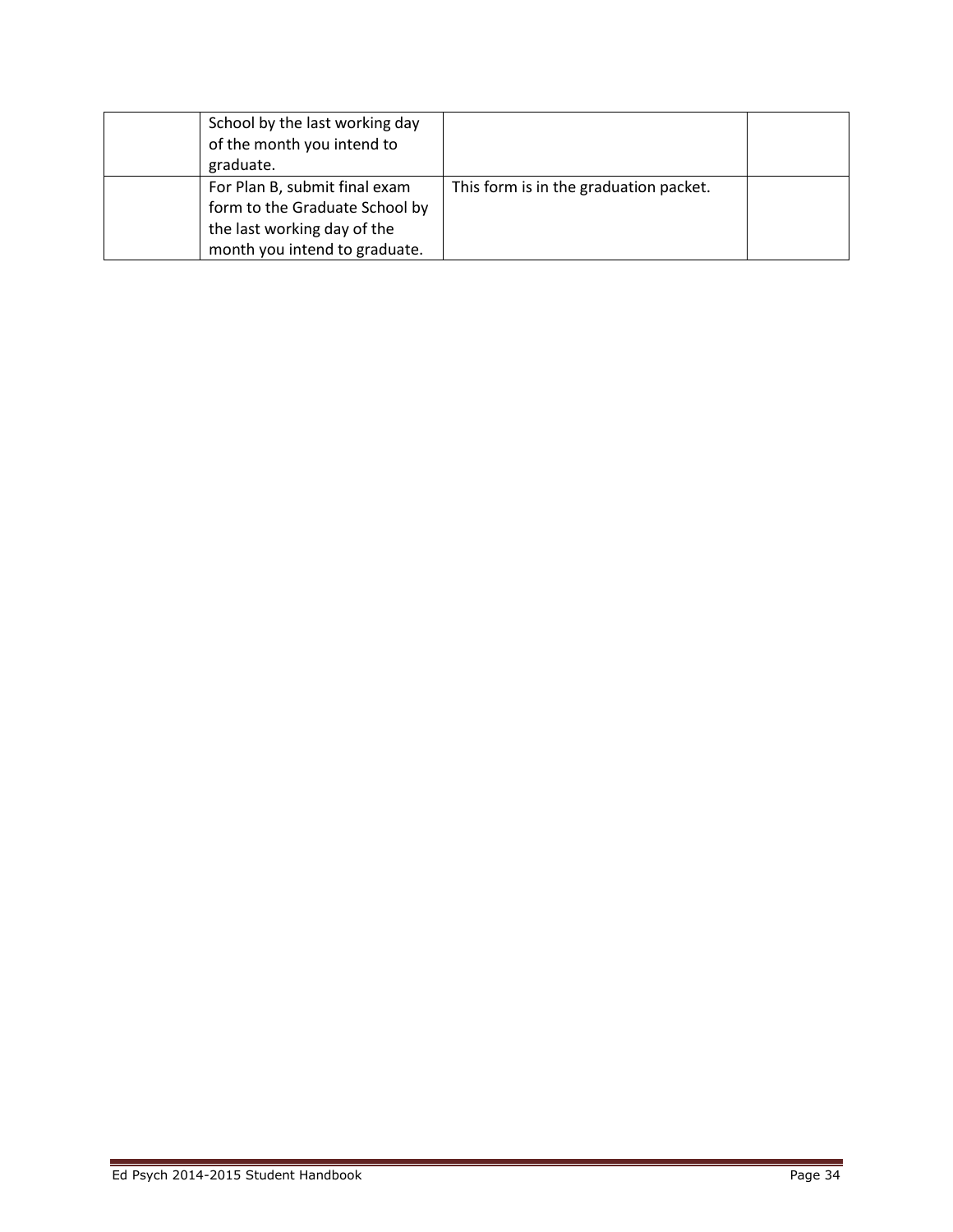# Educational Psychology MEd Checklist

This checklist provides for graduation in two years. All MEds must complete in a maximum of five years.

|            | Requirement             | <b>Forms</b>                                  | Date      |
|------------|-------------------------|-----------------------------------------------|-----------|
|            |                         |                                               | Completed |
| Semester 1 | Meet with adviser       | See MEd handbook at                           |           |
|            | to discuss course       | http://www.cehd.umn.edu/EdPsych/Current/      |           |
|            | registration and        | SpecialEd.html                                |           |
|            | plan future             |                                               |           |
|            | courses                 |                                               |           |
|            | Register for            |                                               |           |
|            | classes.                |                                               |           |
| Semester 2 | Register for            |                                               |           |
|            | classes.                |                                               |           |
|            | Annual review           |                                               |           |
| Semester 3 | Register for            |                                               |           |
|            | classes.                |                                               |           |
|            | Submit degree           | http://policy.umn.edu/forms/otr/otr198.pdf    |           |
|            | plan                    |                                               |           |
| Semester 4 | Register for            |                                               |           |
|            | classes.                |                                               |           |
|            | Meet with adviser       | Register for EPsy 5690 and begin working with |           |
|            | to discuss              | adviser on paper/project                      |           |
|            | paper/project           |                                               |           |
|            | Submit                  |                                               |           |
|            | paper/project           |                                               |           |
|            | <b>Take MTLE</b>        |                                               |           |
|            | Pedagogy Special        |                                               |           |
|            | <b>Ed Content Tests</b> |                                               |           |
|            | Sign up for             | You'll receive an email invitation.           |           |
|            | commencement            |                                               |           |
|            | participation.          |                                               |           |
|            | (Spring ceremony        |                                               |           |
|            | only)                   |                                               |           |
|            | Request                 | http://www.grad.umn.edu/students/             |           |
|            | graduation packet       | masters/index.html                            |           |
|            | Submit application      | This form is in the graduation packet.        |           |
|            | for degree form         |                                               |           |
|            | by the first            |                                               |           |
|            | working day of the      |                                               |           |
|            | month you intend        |                                               |           |
|            | to graduate.            |                                               |           |
|            | Apply for               |                                               |           |
|            | licensure.              |                                               |           |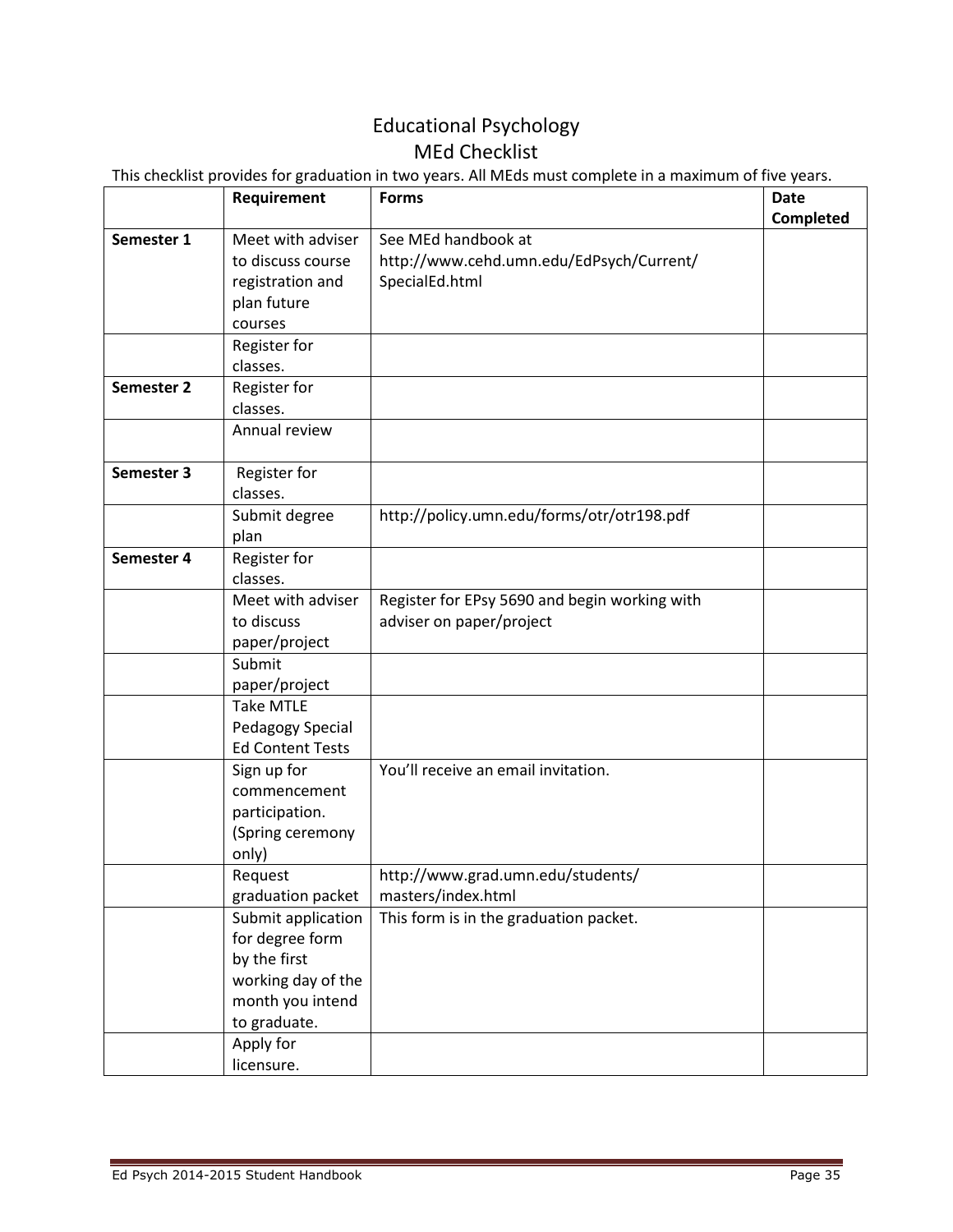# Educational Psychology SC Checklist

This checklist provides for graduation in three years. All SCs must complete in a maximum of seven years.

|                   | Requirement                     | <b>Forms</b>                                   | <b>Date</b> |
|-------------------|---------------------------------|------------------------------------------------|-------------|
|                   |                                 |                                                | Completed   |
| Semester 1        | Meet with adviser to discuss    | See http://www.cehd.umn.edu/                   |             |
|                   | course registration and plan    | edpsych/Current/handbook/default.html          |             |
|                   | future courses                  | for courses that meet EPsy core                |             |
|                   |                                 | requirements.                                  |             |
|                   | Register for classes.           |                                                |             |
| Semester 2        | Register for classes.           |                                                |             |
|                   | Submit degree plan.             | http://policy.umn.edu/forms/<br>otr/otr198.pdf |             |
|                   | Annual review                   |                                                |             |
| Semester 3        | Register for classes.           |                                                |             |
|                   | Form committee and submit       | http://www.grad.umn.edu/students/              |             |
|                   | online.                         | forms/postbac/index.html                       |             |
| Semester 4        | Register for classes.           |                                                |             |
|                   | Annual review                   |                                                |             |
| <b>Semester 5</b> | Register for classes or         |                                                |             |
|                   | internship.                     |                                                |             |
| Semester 6        | Register for classes or         |                                                |             |
|                   | internship.                     |                                                |             |
|                   | Review degree plan; submit      | http://policy.umn.edu/forms/otr/               |             |
|                   | petitions if necessary          | otr190.pdf                                     |             |
|                   | Sign up for commencement        | You'll receive an email invitation             |             |
|                   | participation. (Spring          |                                                |             |
|                   | ceremony only)                  |                                                |             |
|                   | Request graduation packet.      | http://www.grad.umn.edu/                       |             |
|                   |                                 | students/doctoral/index.html                   |             |
|                   | Submit application for degree   | This form is in the graduation packet.         |             |
|                   | form by the first working day   |                                                |             |
|                   | of the month you intend to      |                                                |             |
|                   | graduate.                       |                                                |             |
|                   | Final exam                      |                                                |             |
|                   | <b>Submit Final Examination</b> | This form is in the graduation packet.         |             |
|                   | Report form to the Graduate     |                                                |             |
|                   | School by the last working      |                                                |             |
|                   | day of the month of intended    |                                                |             |
|                   | graduation.                     |                                                |             |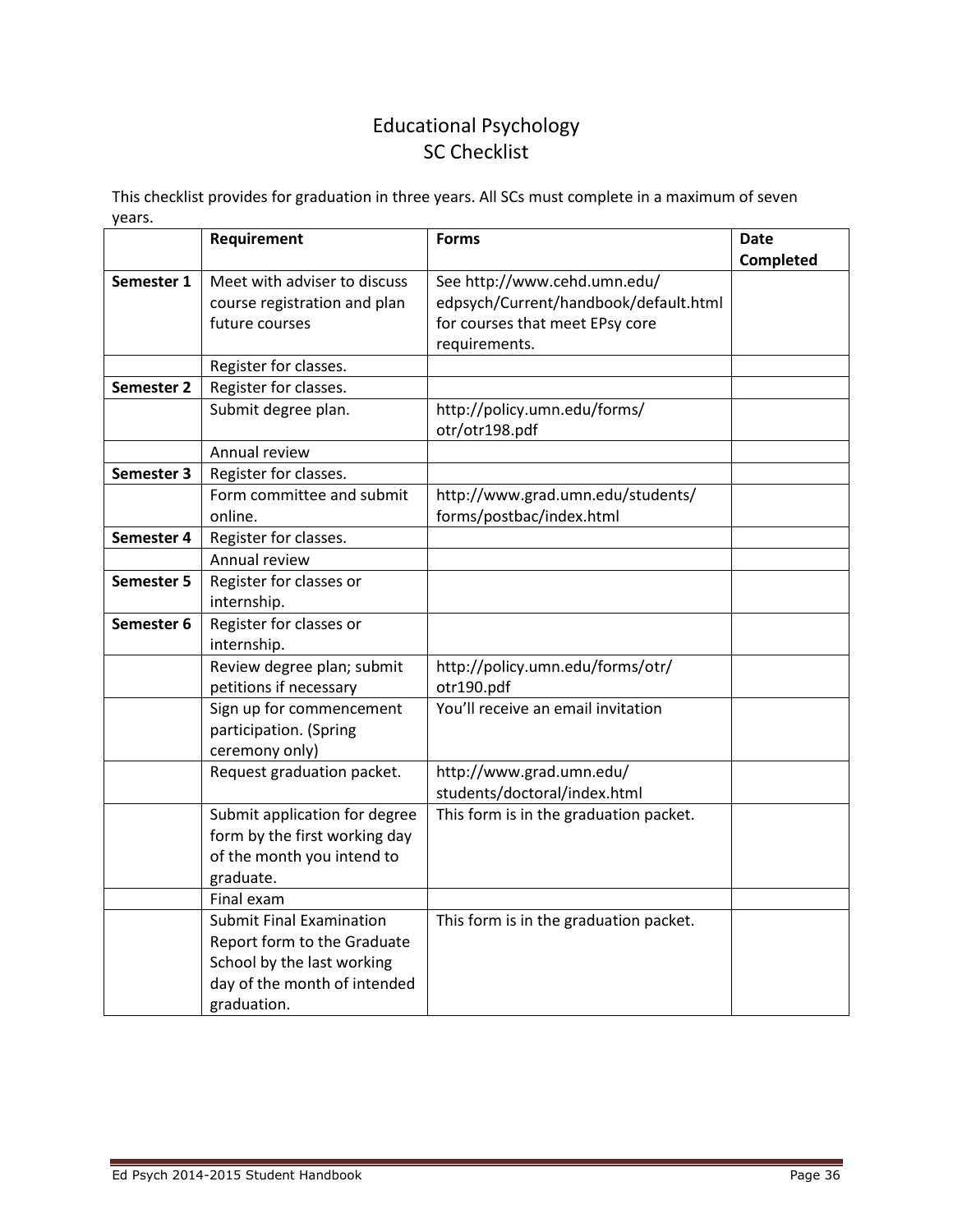#### **Educational Psychology PhD Checklist**

This checklist provides for graduation in four years. All PhDs must complete in a maximum of eight years.

|            | Requirement                           | <b>Forms</b>                              | <b>Date</b> |
|------------|---------------------------------------|-------------------------------------------|-------------|
|            |                                       |                                           | Completed   |
| Semester 1 | Meet with adviser to discuss course   | See http://www.cehd.umn.edu/edpsych/      |             |
|            | registration and plan future courses. | Current/handbook/default.html for courses |             |
|            |                                       | that meet EPsy core requirements.         |             |
|            | Register for classes.                 |                                           |             |
| Semester 2 | Register for classes.                 |                                           |             |
|            | Initiate predissertation project.     |                                           |             |
|            | Annual review                         |                                           |             |
| Semester 3 | Register for classes.                 |                                           |             |
|            | Complete research methods             |                                           |             |
|            | courses.                              |                                           |             |
|            | Apply for Eva O. Miller and/or        | http://www.grad.umn.edu/fellowships/      |             |
|            | William Stout Fellowships             | endowed/index.html                        |             |
|            | Progress on predissertation project   |                                           |             |
| Semester 4 | Register for classes.                 |                                           |             |
|            | Submit degree plan.                   | http://policy.umn.edu/forms/              |             |
|            |                                       | otr/otr198.pdf (must be submitted before  |             |
|            |                                       | you register for the written prelim)      |             |
|            | Form prelim committee and submit      | http://www.grad.umn.edu/students/forms    |             |
|            | online                                | /doctoral/index.html                      |             |
|            | Complete pre-dissertation research.   |                                           |             |
|            | Complete & defend predissertation     |                                           |             |
|            | project                               |                                           |             |
|            | Annual review                         |                                           |             |
| Semester 5 | Register for classes.                 |                                           |             |
|            | Complete written prelim exam;         | http://www.cehd.umn.edu/edpsych/          |             |
|            | submit Ed Psych Checklist for         | forms/WritPrelimChklst.pdf (must be       |             |
|            | Showing Completion of Written         | submitted before scheduling the oral      |             |
|            | Prelim                                | prelim)                                   |             |
| Semester 6 | Register for classes.                 |                                           |             |
|            | Write oral prelim paper               |                                           |             |
|            | Schedule oral exam with committee     | http://grad.umn.edu/students/             |             |
|            | and online.                           | prelimschedule/index.html                 |             |
|            | Pass oral prelim; submit signed       | The committee chair has this form.        |             |
|            | <b>Report of Preliminary Oral</b>     | Congratulations - you are now a doctoral  |             |
|            | Examination form.                     | candidate!                                |             |
|            | Apply for Doctoral Dissertation       | http://www.grad.umn.edu/fellowships/ddf   |             |
|            | Fellowship                            | /index.html. Internal deadline to be      |             |
|            |                                       | announced.                                |             |
|            | Annual review                         |                                           |             |